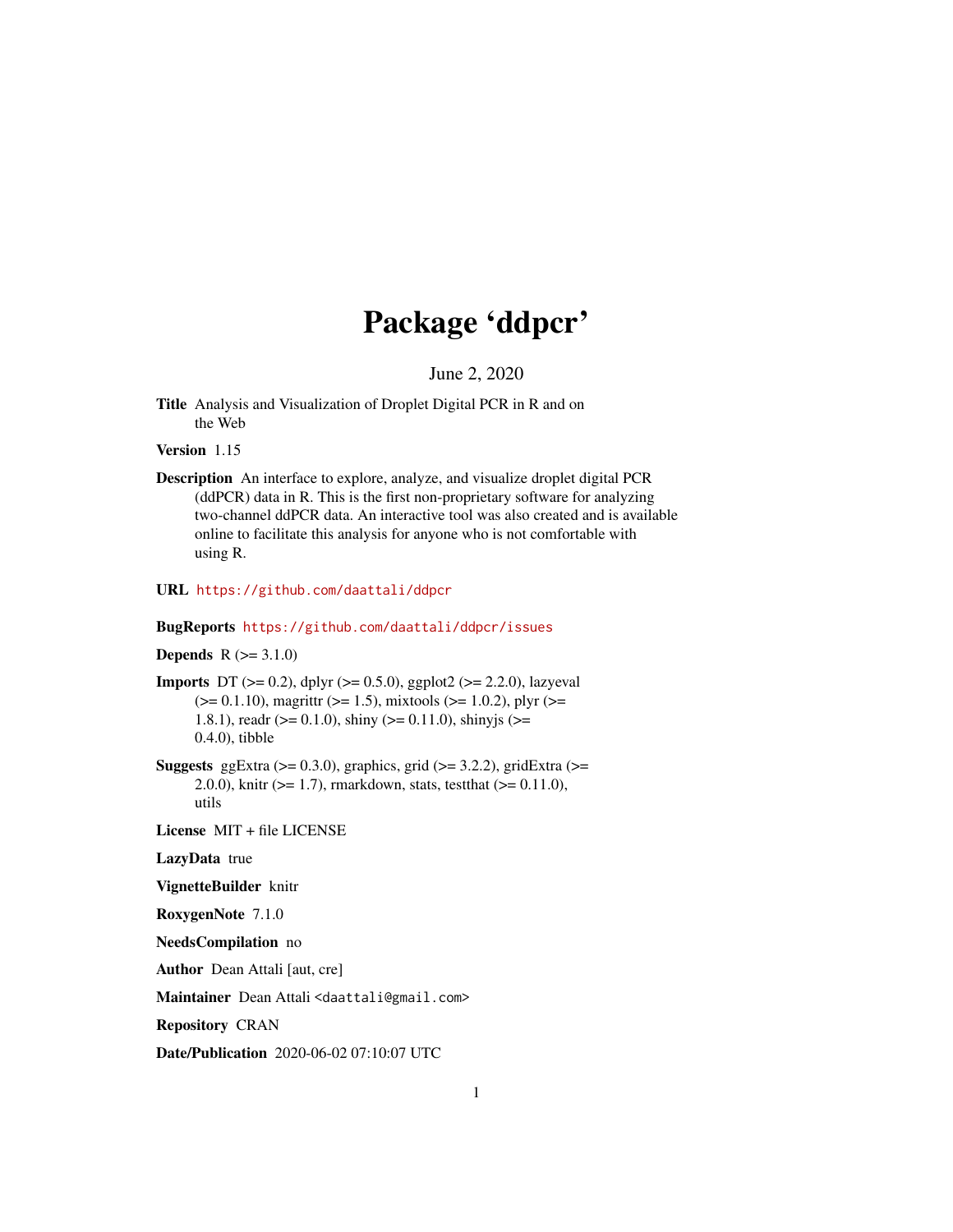# R topics documented:

| 3                                                                                                                      |
|------------------------------------------------------------------------------------------------------------------------|
| 3<br>analyze                                                                                                           |
| $\overline{4}$                                                                                                         |
| 5                                                                                                                      |
| 6                                                                                                                      |
| 6                                                                                                                      |
| $\overline{7}$                                                                                                         |
| 8                                                                                                                      |
| 9                                                                                                                      |
| 9                                                                                                                      |
| 10                                                                                                                     |
| 10                                                                                                                     |
| 12                                                                                                                     |
| 13                                                                                                                     |
| 14                                                                                                                     |
| 15                                                                                                                     |
| 16                                                                                                                     |
| 16                                                                                                                     |
| 18                                                                                                                     |
| 21                                                                                                                     |
| 23                                                                                                                     |
| 24                                                                                                                     |
| 25                                                                                                                     |
| 25                                                                                                                     |
|                                                                                                                        |
| 27                                                                                                                     |
| 28                                                                                                                     |
| 29                                                                                                                     |
| 30                                                                                                                     |
| 31                                                                                                                     |
|                                                                                                                        |
|                                                                                                                        |
|                                                                                                                        |
|                                                                                                                        |
|                                                                                                                        |
| 35<br>well info                                                                                                        |
| wildtype_mutant_pnpp $\dots \dots \dots \dots \dots \dots \dots \dots \dots \dots \dots \dots \dots \dots \dots$<br>36 |
| 37                                                                                                                     |
| 38<br>x var                                                                                                            |
| 39                                                                                                                     |
|                                                                                                                        |

**Index**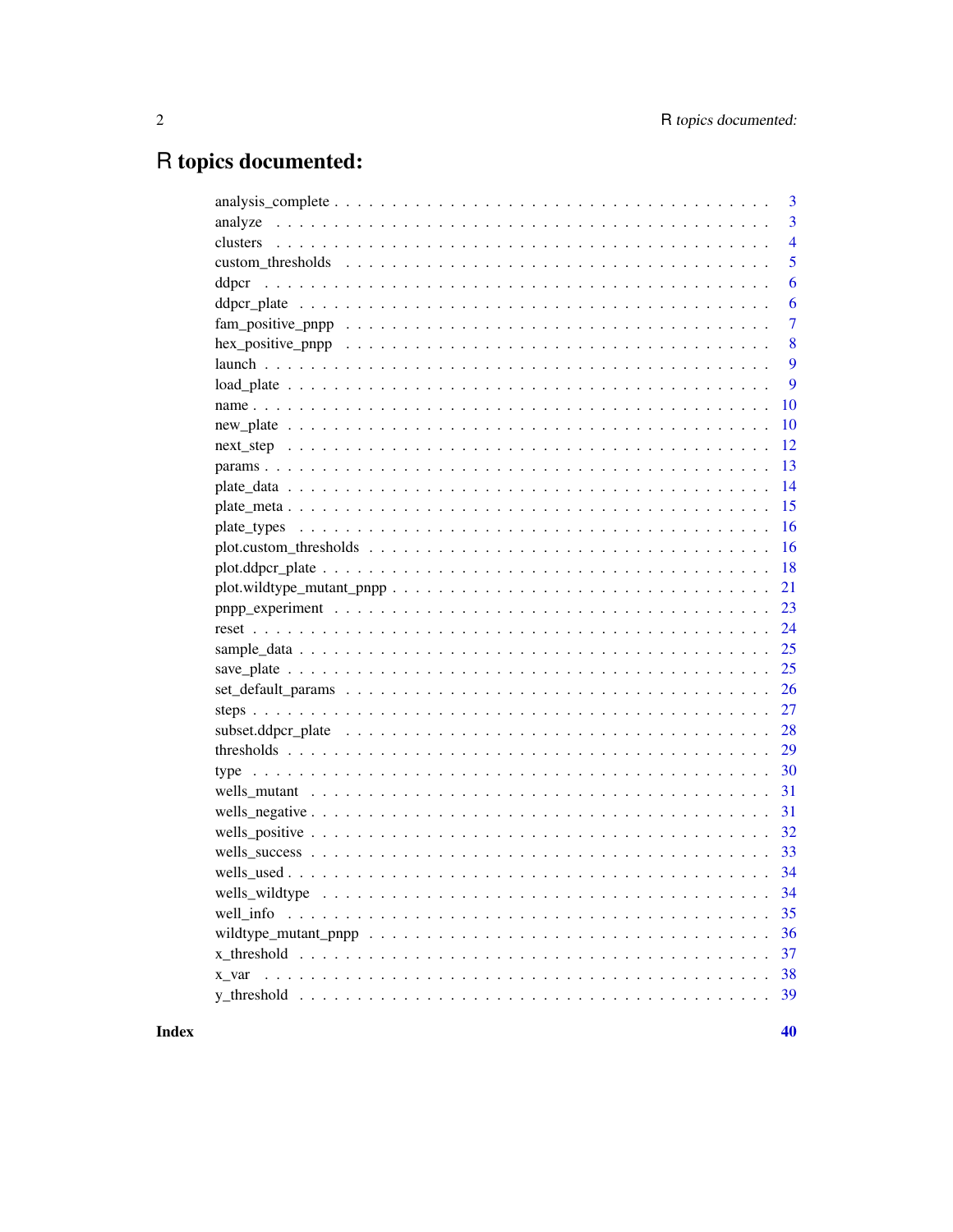<span id="page-2-0"></span>Check if a ddPCR plate has been fully analyzed or if there are remaining steps.

#### Usage

```
analysis_complete(plate)
```
#### Arguments

plate A ddPCR plate

### Value

TRUE if the plate's analysis has been fully carried out; FALSE otherwise.

### See Also

[status](#page-0-0) [analyze](#page-2-1)

<span id="page-2-1"></span>analyze *Run analysis on a ddPCR plate*

#### Description

Every ddPCR plate has a set of defined steps that are taken in order, that together constitute "analyzing" the plate. Calling the analyze function will perform all the analysis steps, which may take several minutes. Running the analysis will classify the droplets in the plate into clusters (available via [plate\\_data](#page-13-1)) and will add variables to the plate metadata (available via [plate\\_meta](#page-14-1)).

#### Usage

analyze(plate, restart = FALSE)

### Arguments

| plate   | A ddPCR plate                                                                                                    |
|---------|------------------------------------------------------------------------------------------------------------------|
| restart | If TRUE, then run the analysis from the beginning; othrewise, continue from the<br>last step that was performed. |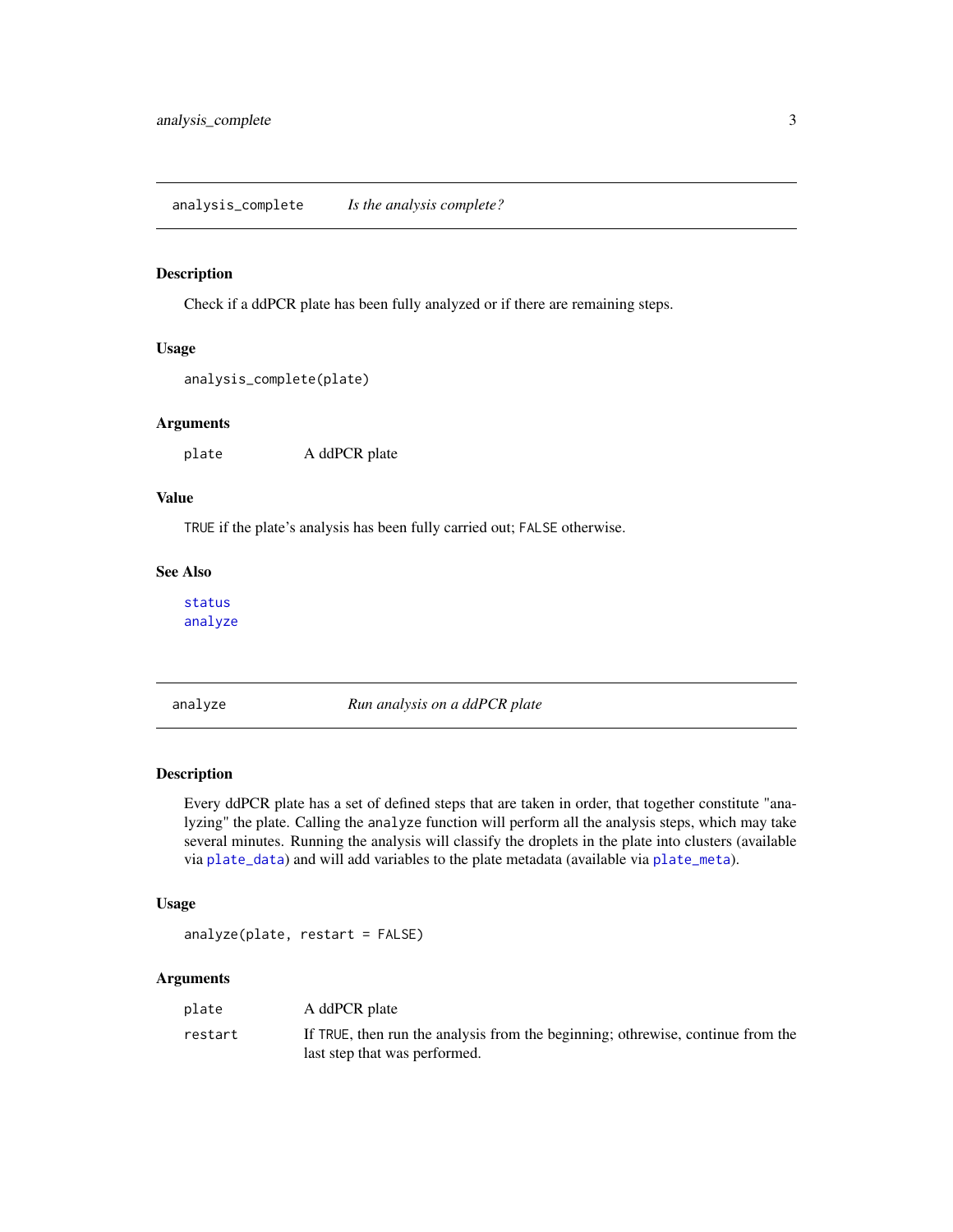### <span id="page-3-0"></span>Details

This function will run an analysis to completion. If you want to run each step one at a time, use [next\\_step](#page-11-1).

### Value

The analyzed ddPCR plate

#### Note

Most analysis steps result in some progress messages being printed to the screen. You can turn off these messages by disabling the verbose option with the command options  $\text{ddper} \cdot \text{verbose} =$ FALSE).

#### See Also

```
next_step
plot.ddpcr_plate
new_plate
steps
plate_data
plate_meta
```
### Examples

```
## Not run:
plate <- new_plate(sample_data_dir(), type = plate_types$custom_thresholds)
plate <- analyze(plate)
```
## End(Not run)

<span id="page-3-1"></span>clusters *Potential droplet clusters for a plate type*

#### Description

Each ddPCR plate type has a specific set of potential clusters the droplets can be assigned to.

#### Usage

```
clusters(plate)
```
### Arguments

plate a ddPCR plate.

### Details

[See the README](https://github.com/daattali/ddpcr#advanced-topic-3-creating-new-plate-types) for more information on plate types.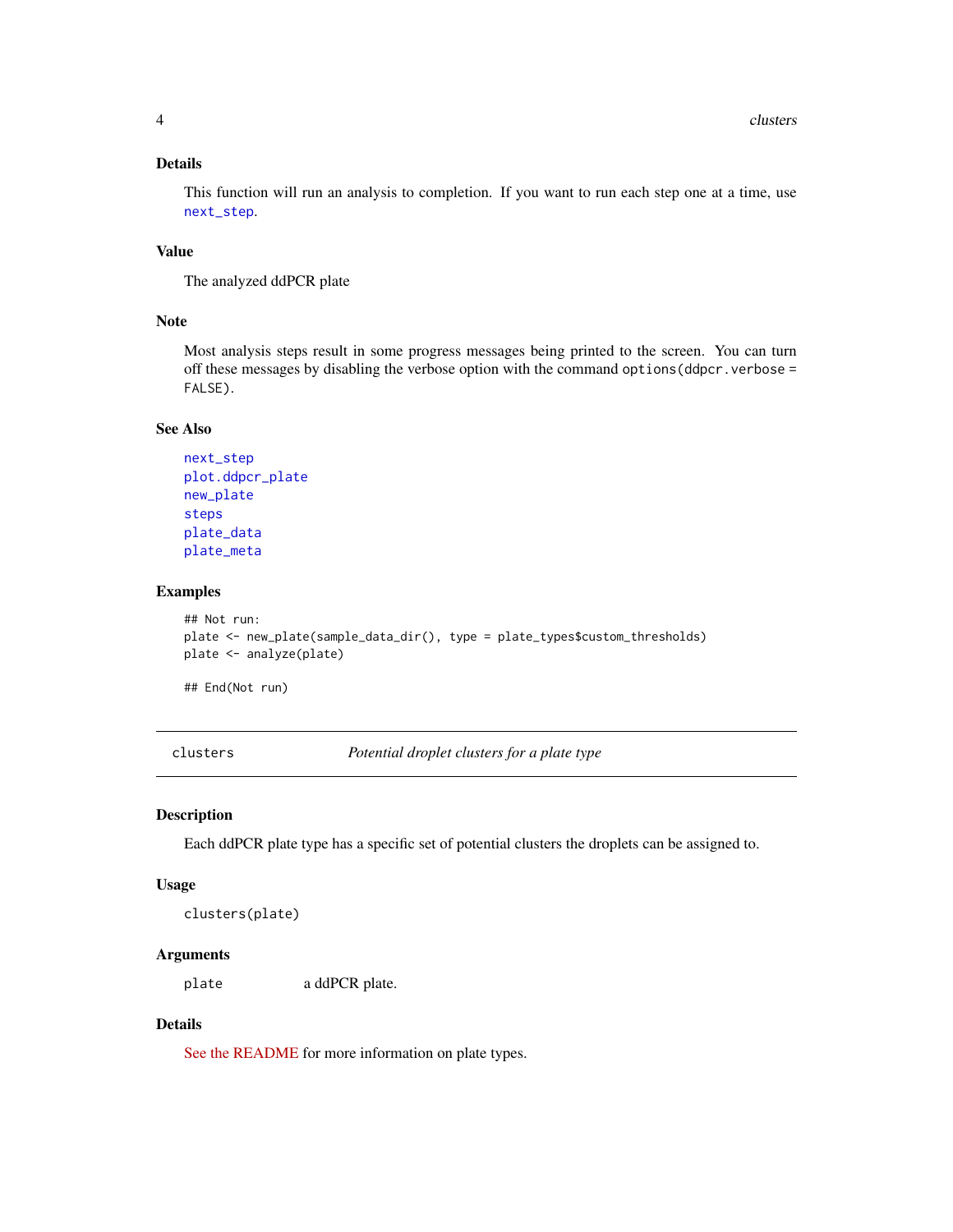<span id="page-4-0"></span>custom\_thresholds 5

#### Value

A character vector with the names of the clusters supported by the plate type.

#### Examples

```
## Not run:
dir <- sample_data_dir()
new_plate(dir) %>% clusters
new_plate(dir, plate_types$fam_positive_pnpp) %>% clusters
```
## End(Not run)

<span id="page-4-1"></span>custom\_thresholds *Plate type: custom thresholds*

#### Description

The custom\_thresholds plate type is used when you want to gate ddPCR droplet data into four quadrants according to HEX and FAM values that you manually set. All wells in the plate will use the same threshold values.

### Details

Plates with this type have only three analysis steps: INITIALIZE, REMOVE\_OUTLIERS, and CLASSIFY (according to the custom thresholds).

Plates with this type have the following droplet clusters: UNDEFINED, OUTLIER, EMPTY (bottom-left quadrant), X\_POSITIVE (bottom-right quadrant), Y\_POSITIVE (top-left quadrant), BOTH\_POSITIVE (top-right quadrant).

[See the README](https://github.com/daattali/ddpcr#advanced-topic-3-creating-new-plate-types) for more information on plate types.

#### See Also

```
plate_types
x_threshold
y_threshold
thresholds
analyze
remove_outliers
classify_thresholds
```
#### Examples

```
## Not run:
plate <- new_plate(sample_data_dir(), type = plate_types$custom_thresholds)
type(plate)
plate %>% analyze %>% plot
```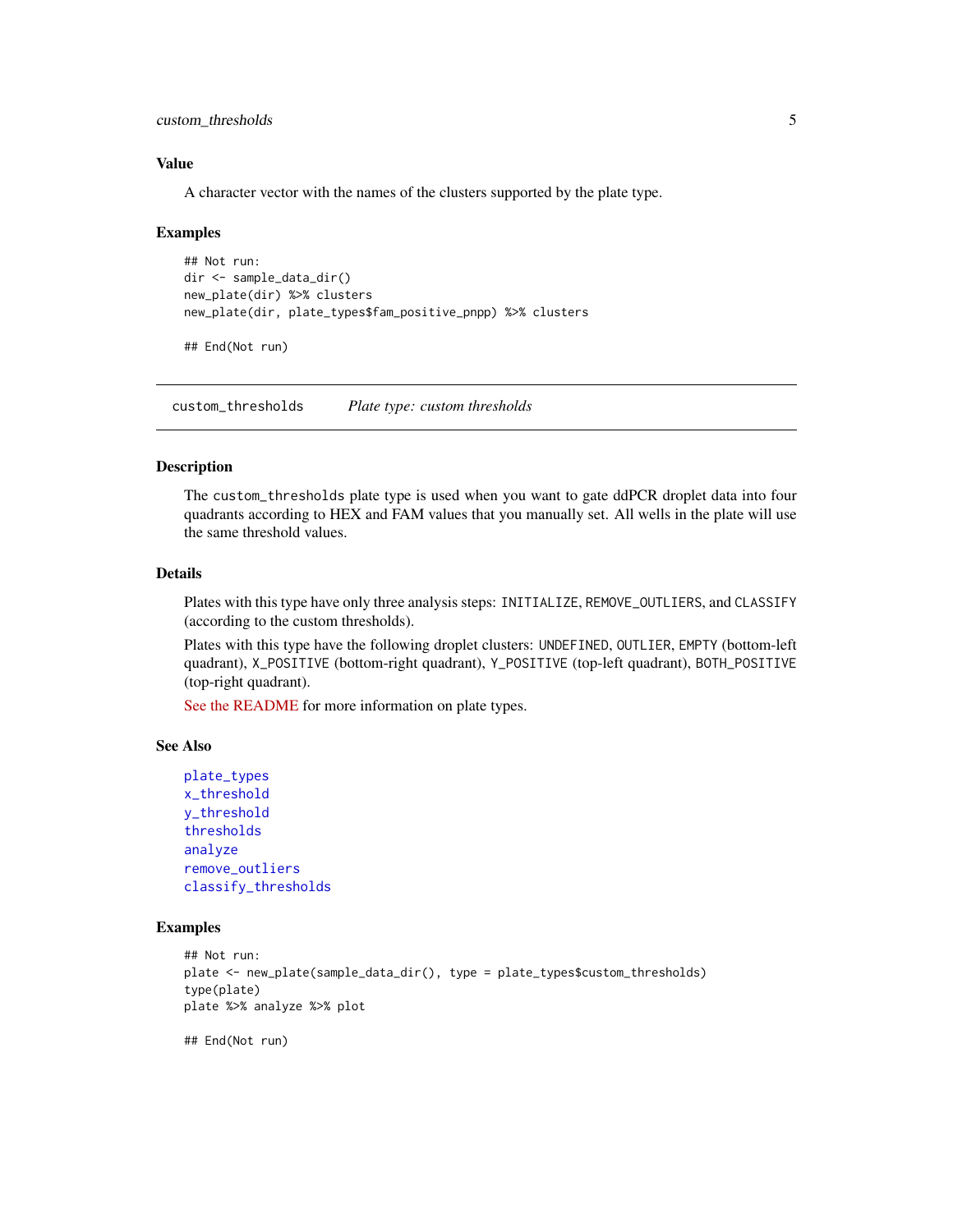<span id="page-5-0"></span>

An interface to explore, analyze, and visualize droplet digital PCR (ddPCR) data in R. This is the first known non-proprietary software for analyzing ddPCR data. An interactive tool was also created and is available online to facilitate this analysis for anyone who is not comfortable with using R.

[Use the web tool](http://daattali.com/shiny/ddpcr/) or [read the full documentation on GitHub.](https://github.com/daattali/ddpcr)

<span id="page-5-1"></span>ddpcr\_plate *Plate type: ddPCR plate*

### Description

The default plate type that all other plates inherit from. If you initialize a ddPCR plate without specifying a plate type, ddpcr\_plate will be the plate's type.

#### Details

Plates with this type have the following analysis steps: INITIALIZE, REMOVE\_FAILURES, REMOVE\_OUTLIERS, REMOVE\_EMPTY.

Plates with this type have the following droplet clusters: UNDEFINED, FAILED, OUTLIER, EMPTY.

[See the README](https://github.com/daattali/ddpcr#advanced-topic-3-creating-new-plate-types) for more information on plate types.

#### See Also

```
plate_types
remove_failures
remove_outliers
remove_empty
```
#### Examples

```
## Not run:
plate <- new_plate(sample_data_dir(), type = plate_types$ddpcr_plate)
type(plate)
plate %>% analyze %>% plot
```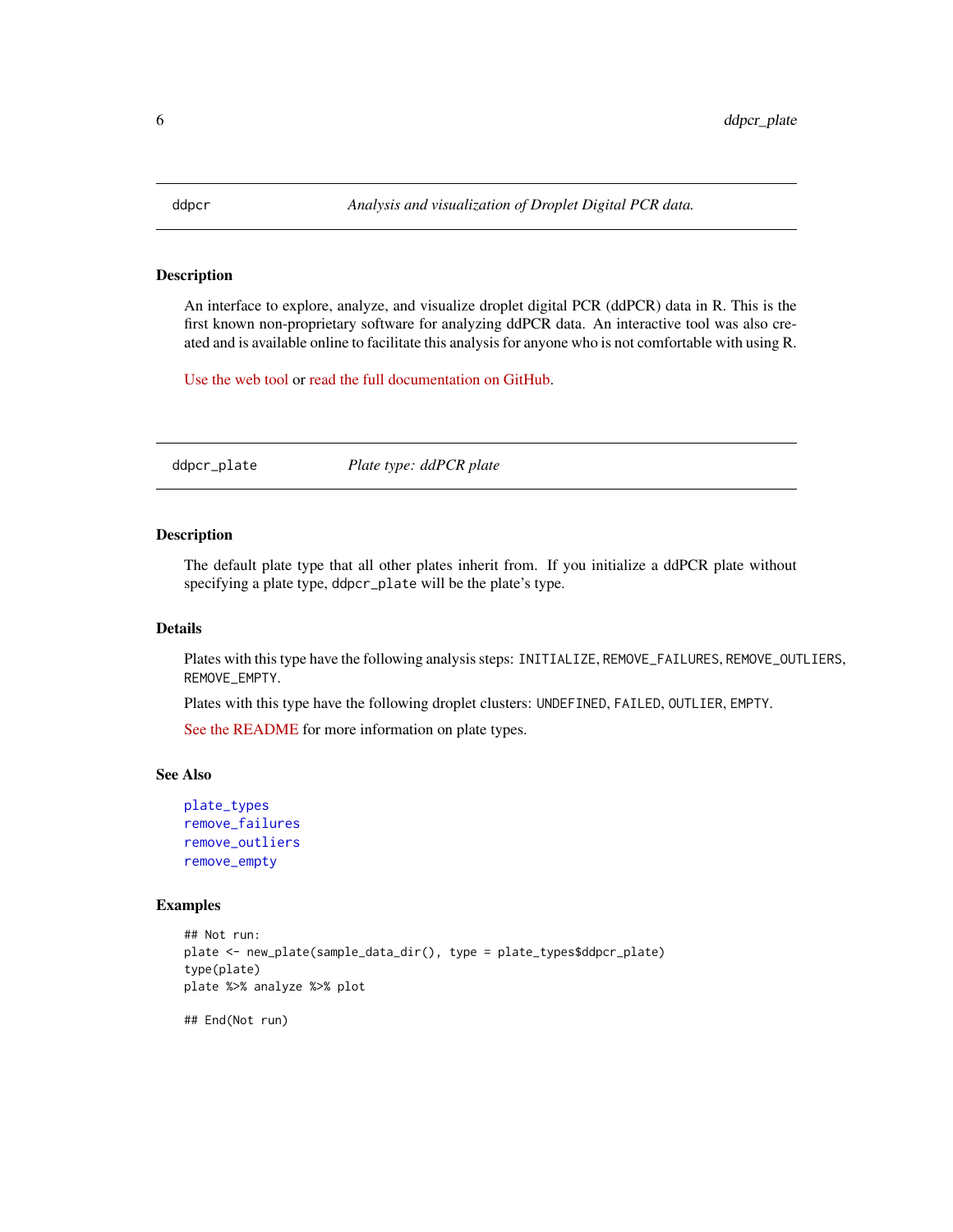<span id="page-6-1"></span><span id="page-6-0"></span>A ddPCR plate of type fam\_positive\_pnpp, which can also be expressed as (FAM+)/(FAM+HEX+), is a subtype of both [pnpp\\_experiment](#page-22-1) and [wildtype\\_mutant\\_pnpp](#page-35-1). Use this plate type if your data has three main clusters of droplets: double-negative (empty droplets), FAM+HEX+ (wildtype droplets) and FAM+HEX- (mutant droplets).

### Details

Plates with this type have the following analysis steps: INITIALIZE, REMOVE\_FAILURES, REMOVE\_OUTLIERS, REMOVE\_EMPTY, CLASSIFY, RECLASSIFY.

Plates with this type have the following droplet clusters: UNDEFINED, FAILED, OUTLIER, EMPTY (double-negative), RAIN (not empty but not wildtype nor negative), POSITIVE (wildtype), NEGATIVE (mutant).

[See the README](https://github.com/daattali/ddpcr#advanced-topic-3-creating-new-plate-types) for more information on plate types.

### See Also

```
plate_types
wildtype_mutant_pnpp
hex_positive_pnpp
analyze
remove_failures
remove_outliers
remove_empty
classify_droplets
reclassify_droplets
```

```
## Not run:
plate <- new_plate(sample_data_dir(), type = plate_types$fam_positive_pnpp)
type(plate)
plate %>% analyze %>% plot
## End(Not run)
```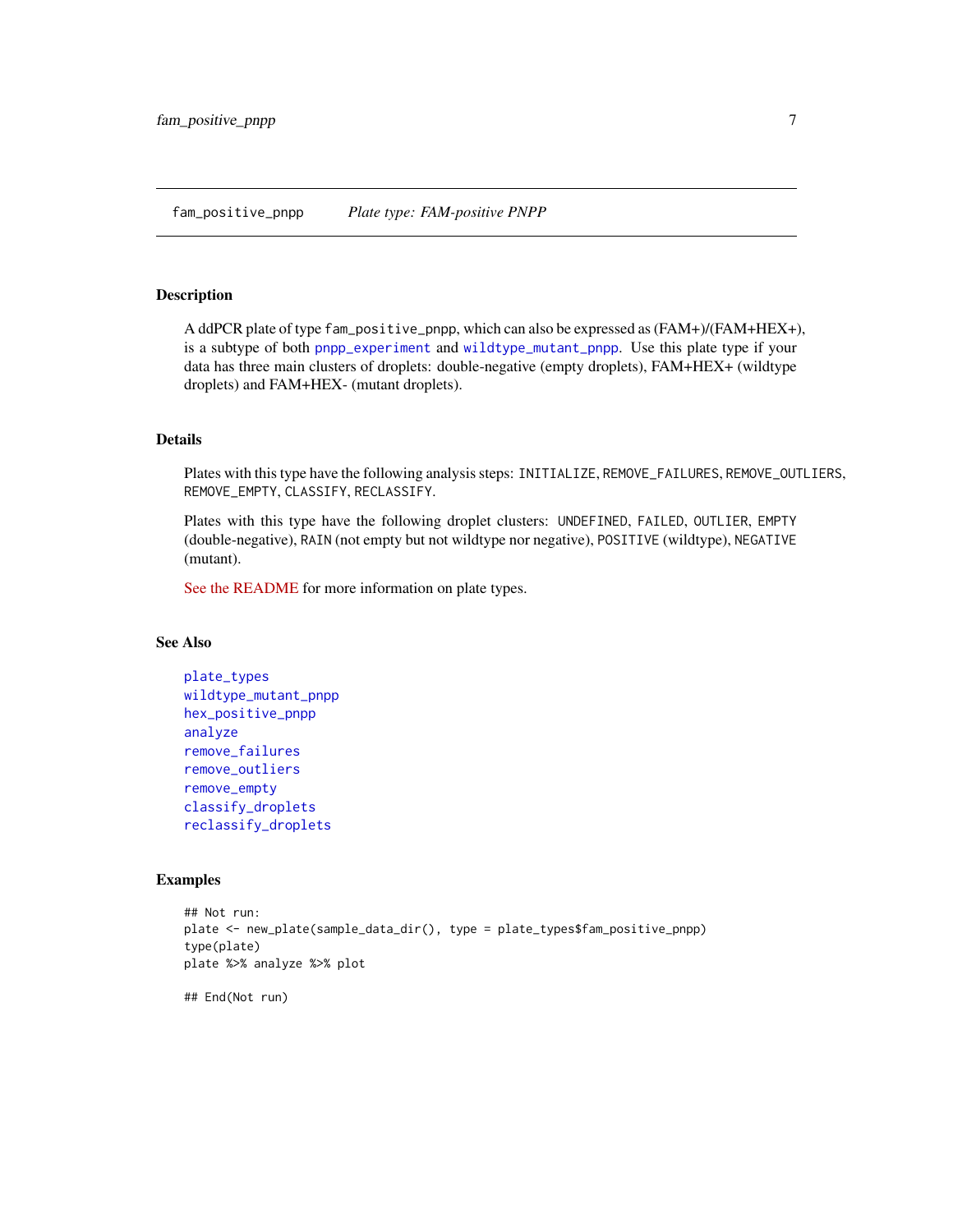<span id="page-7-1"></span><span id="page-7-0"></span>hex\_positive\_pnpp *Plate type: HEX-positive PNPP*

#### **Description**

A ddPCR plate of type hex\_positive\_pnpp, which can also be expressed as (HEX+)/(FAM+HEX+), is a subtype of both [pnpp\\_experiment](#page-22-1) and [wildtype\\_mutant\\_pnpp](#page-35-1). Use this plate type if your data has three main clusters of droplets: double-negative (empty droplets), FAM+HEX+ (wildtype droplets) and HEX+FAM- (mutant droplets).

### Details

Plates with this type have the following analysis steps: INITIALIZE, REMOVE\_FAILURES, REMOVE\_OUTLIERS, REMOVE\_EMPTY, CLASSIFY, RECLASSIFY.

Plates with this type have the following droplet clusters: UNDEFINED, FAILED, OUTLIER, EMPTY (double-negative), RAIN (not empty but not wildtype nor negative), POSITIVE (wildtype), NEGATIVE (mutant).

[See the README](https://github.com/daattali/ddpcr#advanced-topic-3-creating-new-plate-types) for more information on plate types.

### See Also

```
plate_types
wildtype_mutant_pnpp
fam_positive_pnpp
analyze
remove_failures
remove_outliers
remove_empty
classify_droplets
reclassify_droplets
```

```
## Not run:
plate <- new_plate(sample_data_dir(), type = plate_types$hex_positive_pnpp)
type(plate)
plate %>% analyze %>% plot
## End(Not run)
```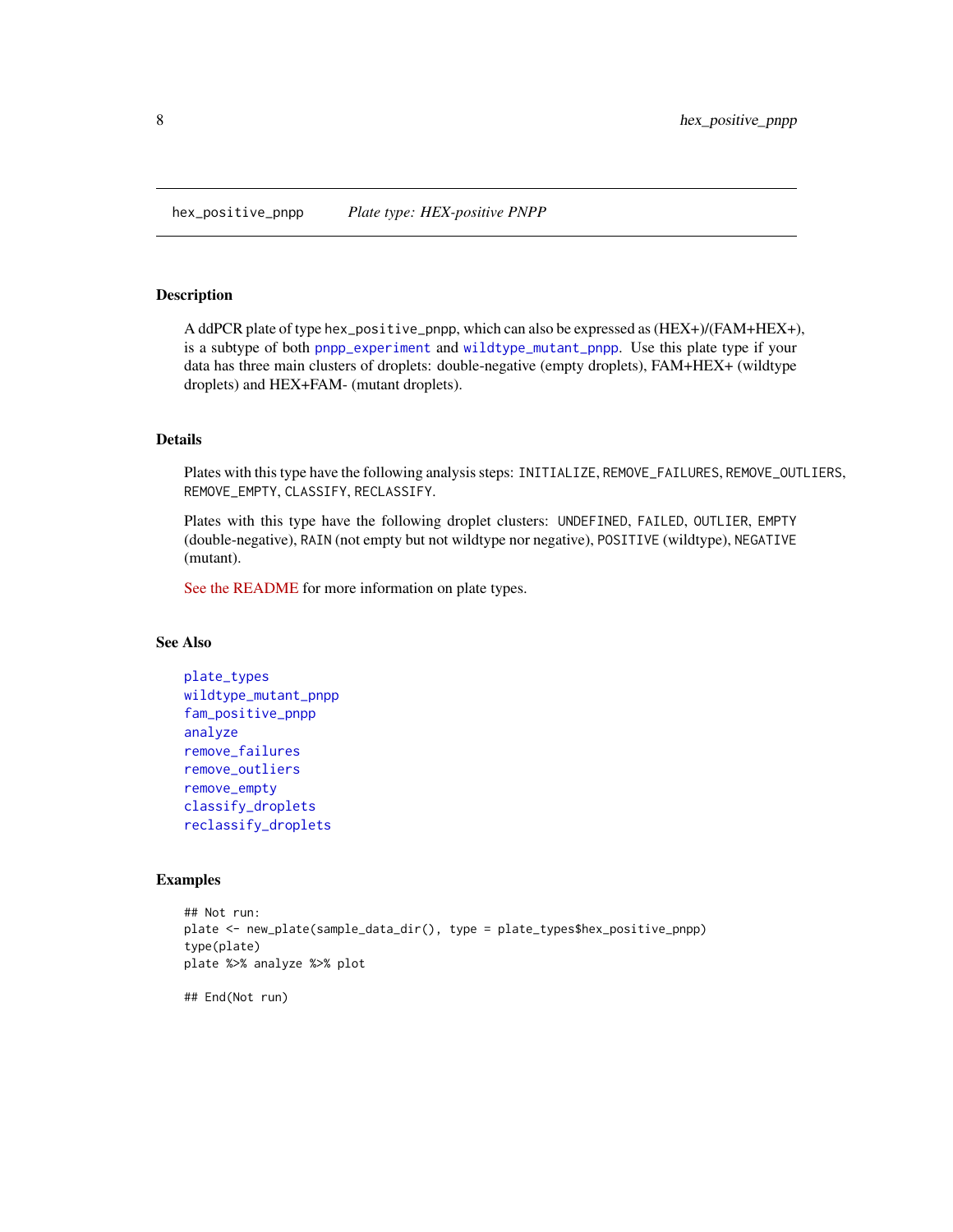<span id="page-8-0"></span>

In addition to the functions provided in this package, the ddpcr package also provides an interactive tool that can be used to analyze ddPCR data more easily. The tool will be launched in a web browser.

#### Usage

launch()

#### <span id="page-8-1"></span>load\_plate *Load a previously saved ddPCR plate*

### Description

Reloads a plate that has been saved with [save\\_plate](#page-24-1).

### Usage

```
load_plate(file)
```
### Arguments

file Name of the file where the plate was saved.

#### Value

The plate that was saved in the given file.

#### See Also

[save\\_plate](#page-24-1)

```
plate <- new_plate(sample_data_dir())
save_plate(plate, "myplate")
plate2 <- load_plate("myplate")
plate3 <- load_plate("myplate.rds")
identical(plate, plate2)
identical(plate, plate3)
unlink("myplate.rds")
```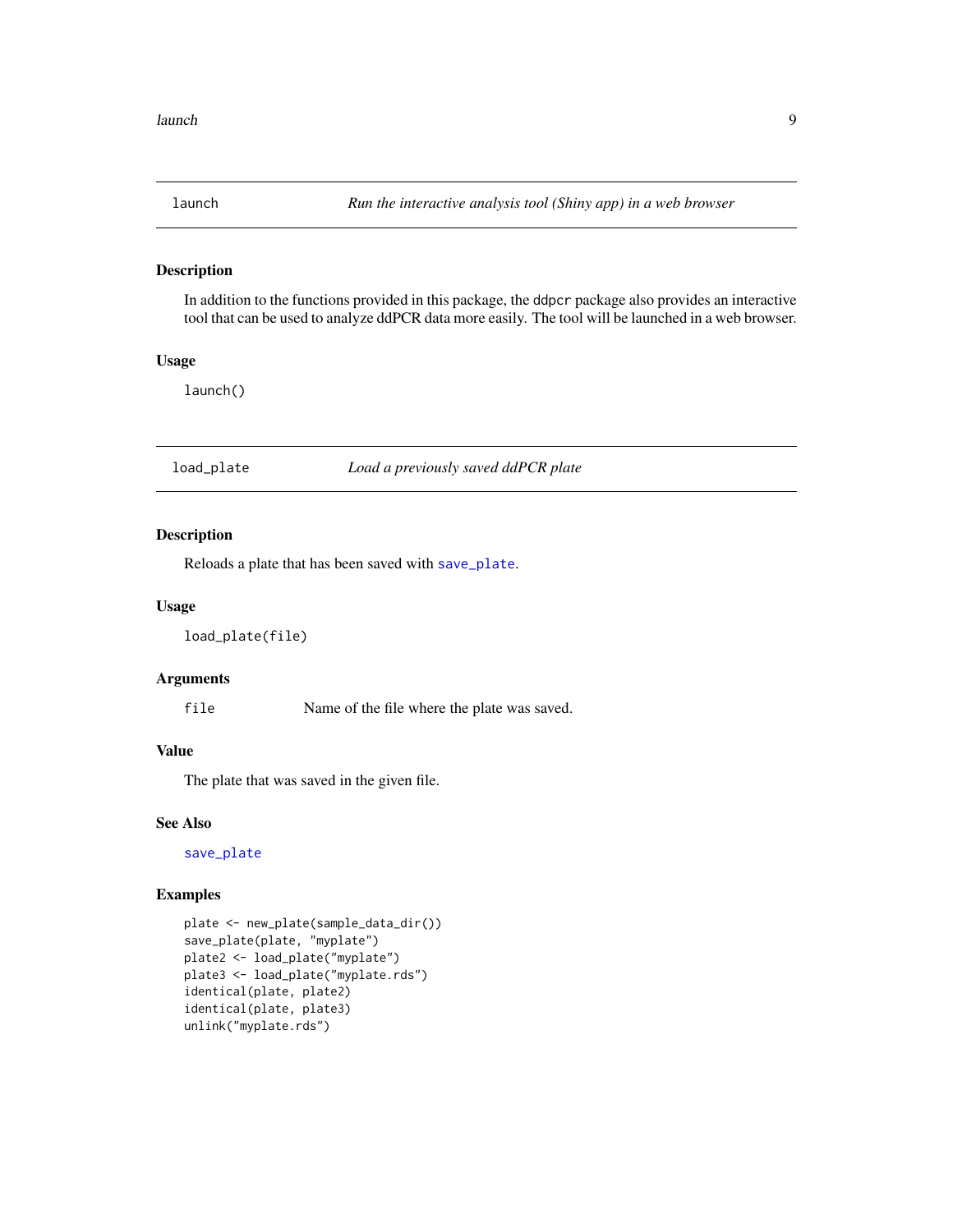<span id="page-9-0"></span>

Get or set the name of a dataset.

#### Usage

name(plate)

name(plate) <- value

### Arguments

| plate | A ddpcrPlate |
|-------|--------------|
| value | New name     |

### Value

Plate name

### Examples

```
## Not run:
plate <- new_plate(sample_data_dir())
name(plate)
name(plate) <- "foo"
name(plate)
```
## End(Not run)

<span id="page-9-1"></span>new\_plate *Create a new ddPCR plate*

### Description

Any ddPCR analysis must start by creating a ddPCR plate object. Use this function to read ddPCR data into R and create a plate object that can then be analyzed.

### Usage

```
new_plate(dir, type, data_files, meta_file, name, params)
```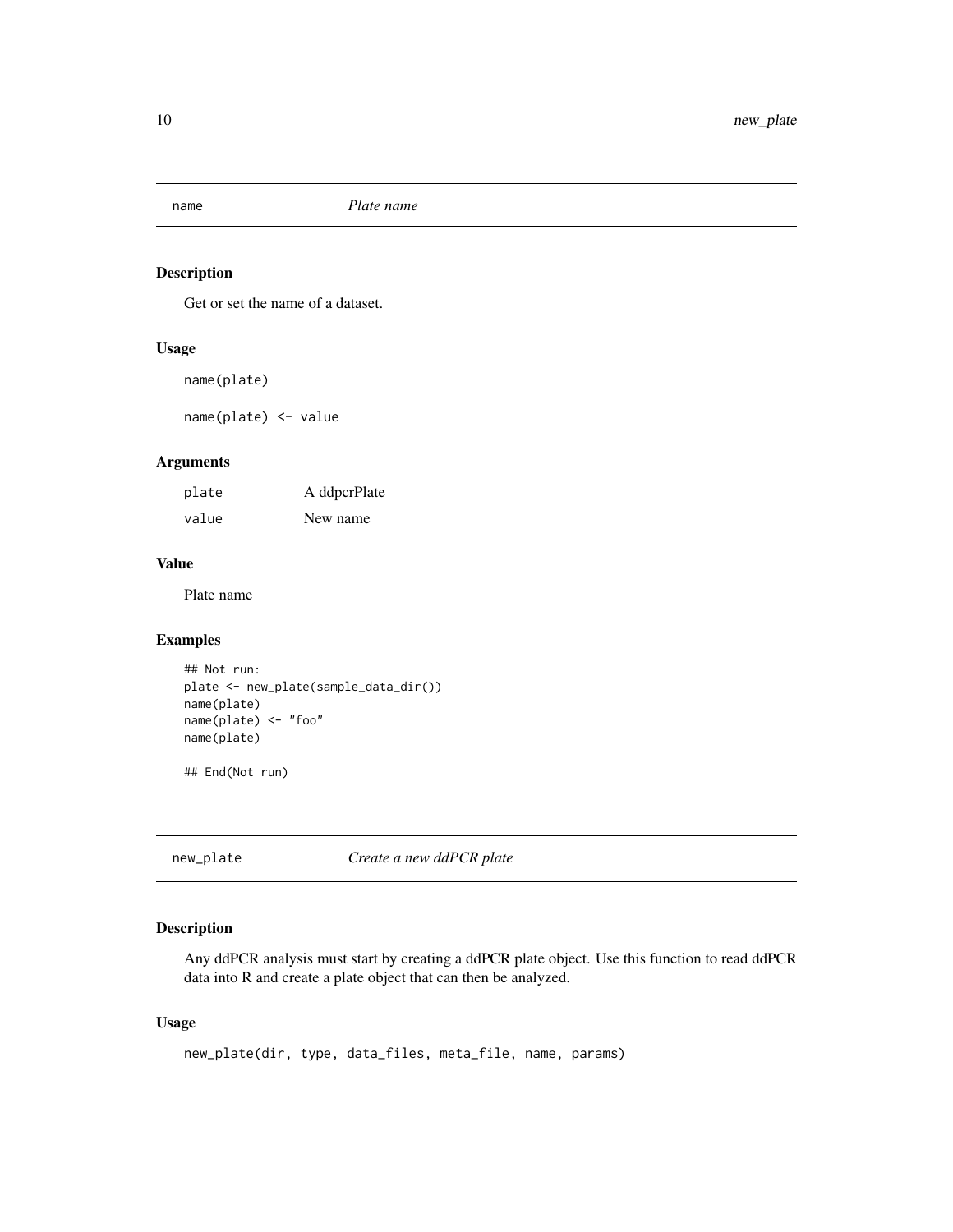#### <span id="page-10-0"></span>new\_plate the contract of the contract of the contract of the contract of the contract of the contract of the contract of the contract of the contract of the contract of the contract of the contract of the contract of the

#### Arguments

| dir        | The directory containing the ddPCR droplet data files, and potentially the plate<br>results file    |
|------------|-----------------------------------------------------------------------------------------------------|
| type       | A ddPCR plate type (see plate_types)                                                                |
| data_files | If dir is not provided, you can provide a vector of file paths to the ddPCR<br>droplet data files.  |
| meta_file  | If dir is not provided, you can provide a file path to the ddPCR results file.                      |
| name       | Name of the dataset. If not provided, the name will be guessed based on the<br>filenames.           |
| params     | List of parameters to set for the plate. Only advanced users should consider<br>using this feature. |

#### Details

[See the README](https://github.com/daattali/ddpcr#advanced-topic-3-creating-new-plate-types) for more information on plate types.

#### Value

A new ddPCR plate object with droplet data loaded that is ready to be analyzed.

#### Providing ddPCR data

The first step to using the ddpcr package is to get the ddPCR data into R. This package uses as input the data files that are exported by QuantaSoft. For a dataset with 20 wells, QuantaSoft will create 20 well files (each ending with "\_Amplitude.csv") and one results file. The well files are essential for analysis since they contain the actual droplet data, and the results file is optional because the only information used from it is the mapping from well IDs to sample names.

The easiest way to use your ddPCR data with this package is to Export the data from QuantaSoft into some directory, and providing that directory as the dir argument. This way, this package will automatically find all the data files as well as the results file. Alternatively, you can provide the data files (well files) manually as a list of filenames using the data\_files argument. If you use the data\_files argument instead of dir, you can also optionally provide the results file as the meta\_file argument. If no results file is provided then the wells will not be mapped to their sample names.

#### Plate parameters

Every plate has a set of default parameters that are used in the analysis. You can see all the parameters of a plate with the [params](#page-12-1) function. If you want to provide different values for some parameters when initializing a plate, you can do that with the params argument. This is considered an advanced feature.

For example, if you inspect the parameters of any ddPCR plate, you will see that by defalt the random seed used by default is 8. If you want to create a new plate that uses a different random seed, you could do so like this:

plate <- new\_plate(sample\_data\_dir(), params = list('GENERAL' = list('RANDOM\_SEED' = 10))) plate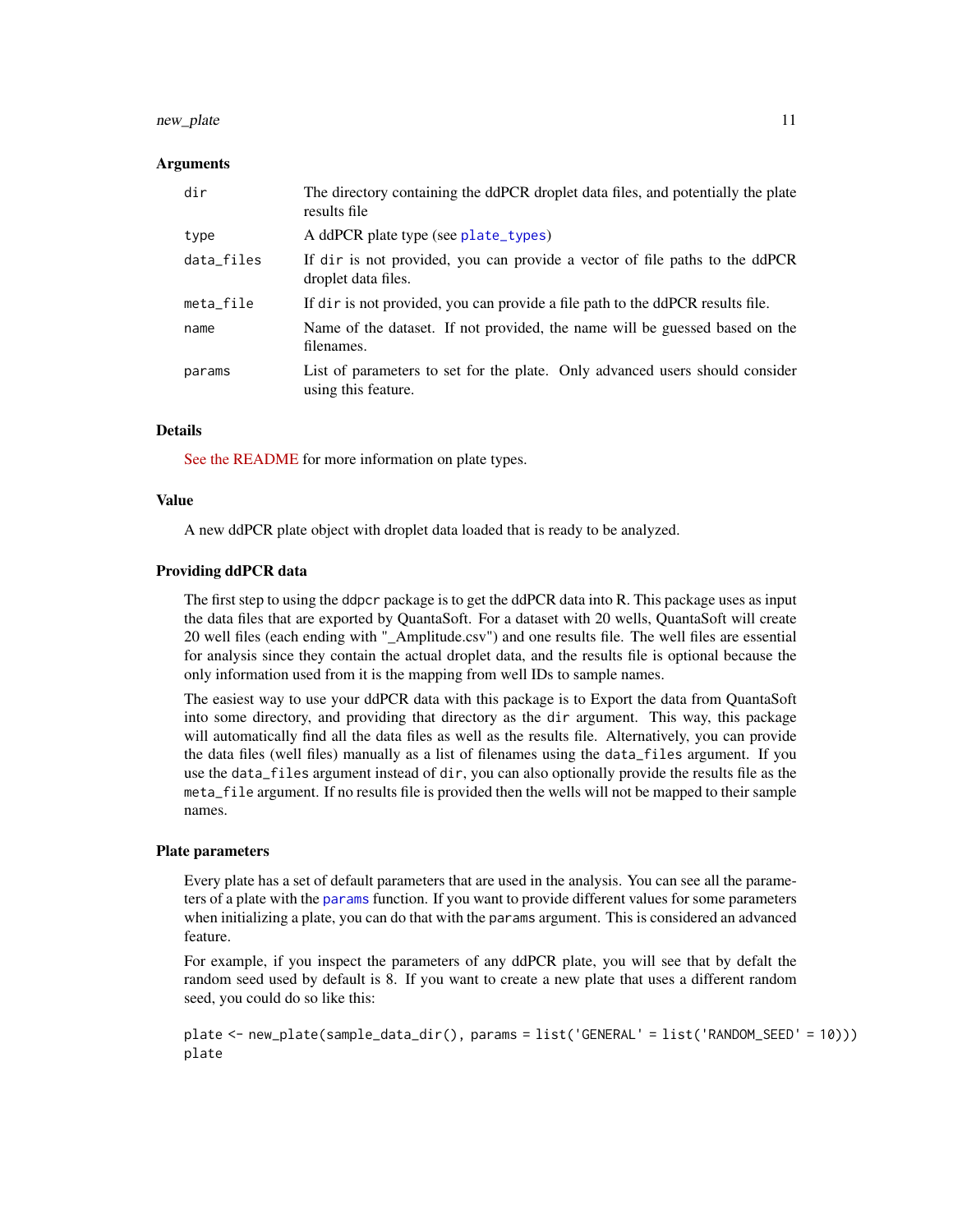Most numeric parameters that are used in the algorithms of the analysis steps can be modified in a similar fashion. This can be used to fine-tune the analysis of a plate if you require different parameters.

### See Also

```
plate_types
type
reset
analyze
plot.ddpcr_plate
params
```
### Examples

```
## Not run:
plate <- new_plate(sample_data_dir())
```

```
## End(Not run)
```
<span id="page-11-1"></span>next\_step *Run the next step in an analysis*

#### Description

Every ddPCR plate has a set of defined steps that are taken in order, that together constitute "analyzing" the plate. Calling the next\_step function will run the next step in the analysis, which may take several minutes. If you want to run all the remaining steps at once, use [analyze](#page-2-1) instead.

#### Usage

next\_step(plate, n = 1)

### Arguments

| plate | A ddPCR plate              |
|-------|----------------------------|
| - n   | The number of steps to run |

### Value

The ddPCR plate after running the next step

### See Also

```
plot.ddpcr_plate
analyze
steps
plate_data
plate_meta
```
<span id="page-11-0"></span>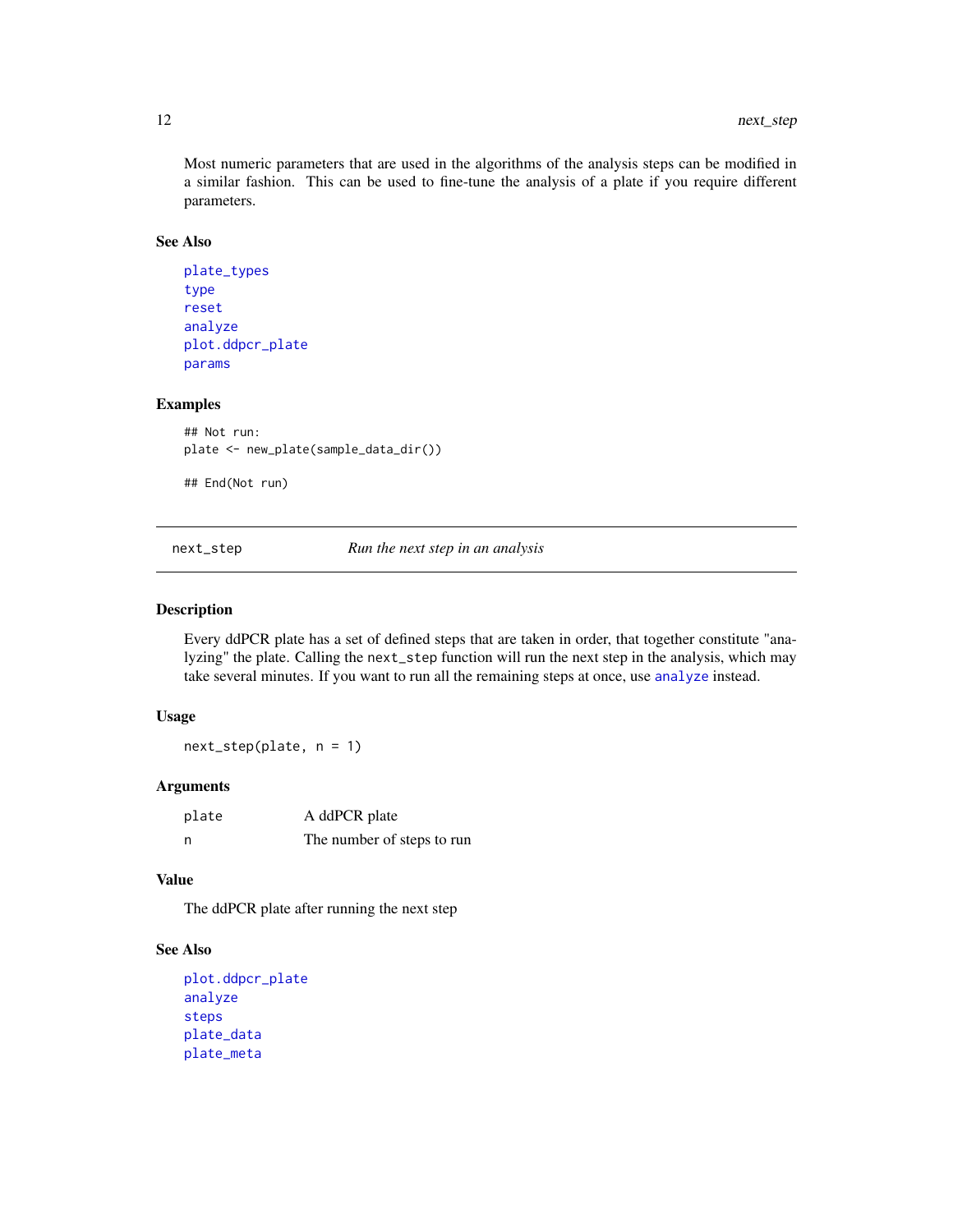#### <span id="page-12-0"></span>params and the contract of the contract of the contract of the contract of the contract of the contract of the contract of the contract of the contract of the contract of the contract of the contract of the contract of the

#### Examples

```
## Not run:
plate <- new_plate(sample_data_dir(), type = plate_types$custom_thresholds)
plate <- next_step(plate)
## End(Not run)
```
<span id="page-12-1"></span>

params *Plate parameters*

### **Description**

Every ddPCR plate object has adjustable parameters associated with it. Each parameter belongs to a category of parameters, and has a unique name. For example, there are general parameters (category 'GENERAL') that apply to the plate as a whole, and each analysis step has its own set of parameters that are used for the algorithm in that step.

You can either view all parameters of a plate by not providing any arguments, view all parameters in a category by providing the category, or view the value of a specific parameter by providing both the category and the parameter name.

#### Usage

params(plate, category, name)

params(plate, category, name) <- value

#### Arguments

| plate    | A ddPCR plate          |
|----------|------------------------|
| category | Category of parameters |
| name     | Parameter name         |
| value    | New parameter value    |

### Details

Setting new parameter values should only be done by advanced users. Note that if you change any parameters, you need to re-run the analysis in order for the parameter changes to take effect.

Tip: it can be easier to visually inspect the parameters by wrapping the return value in a str().

Warning: Do not directly set the GENERAL-X\_VAR or GENERAL-Y\_VAR parameters. Instead, use [x\\_var](#page-37-1) or [y\\_var](#page-37-2).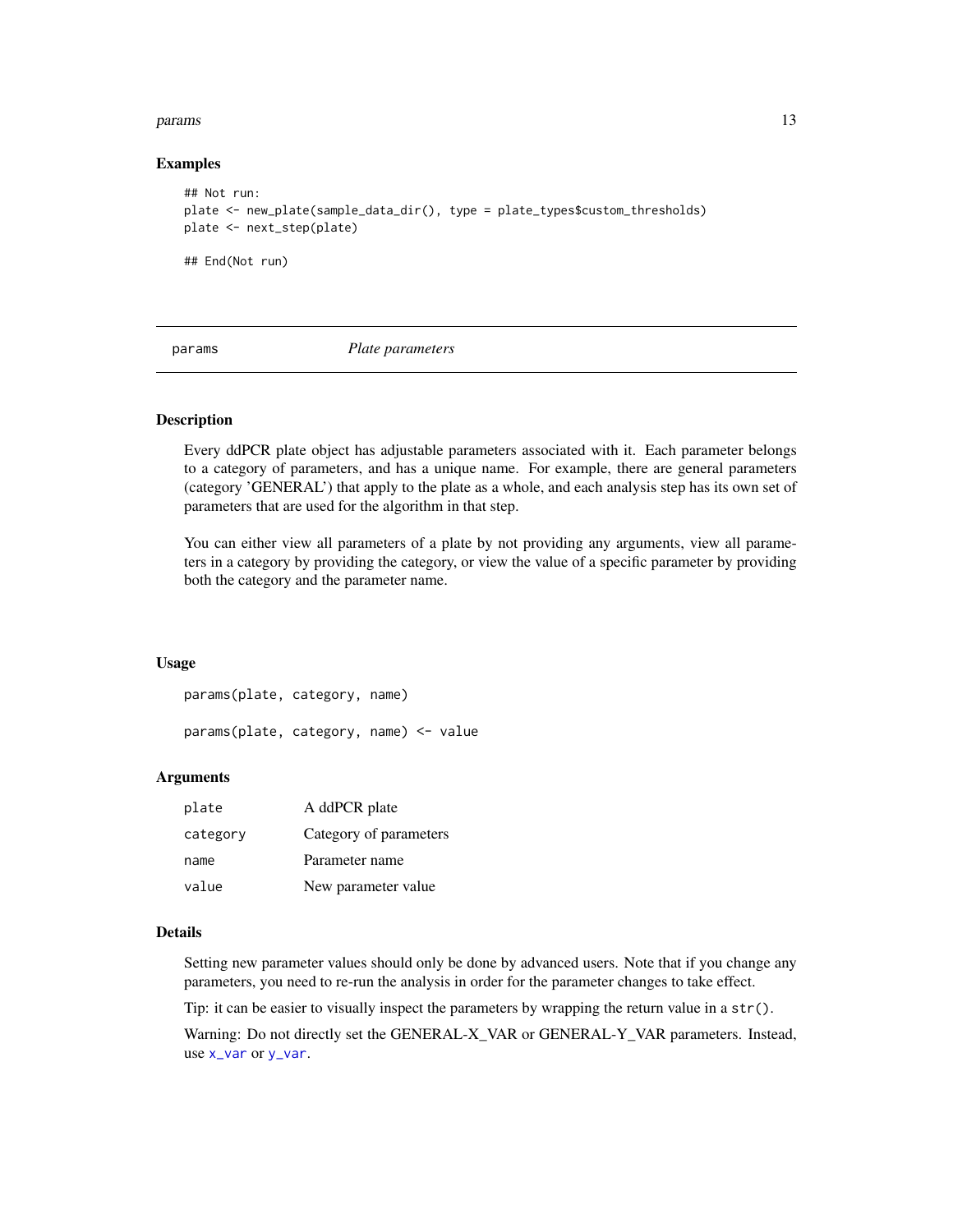### <span id="page-13-0"></span>Value

If no category is provided, return all parameters. If a category is provided, return all parameters in that category. If both a category and a name are provided, return the value of the specific parameter.

#### See Also

[x\\_var](#page-37-1)

### Examples

```
## Not run:
plate <- new_plate(sample_data_dir())
# retrieving plate parameters
str(params(plate))
str(params(plate, 'GENERAL'))
params(plate, 'GENERAL', 'RANDOM_SEED')
# setting plate parameters
params(plate, 'GENERAL', 'RANDOM_SEED') <- 10
str(params(plate, 'GENERAL'))
```
## End(Not run)

<span id="page-13-1"></span>plate\_data *Plate data (droplets data)*

#### Description

The main piece of information in every ddPCR plate is the droplets data, which contains the fluorescence intensities for every single droplet in every well. After a ddPCR plate gets analyzed, this data also includes the assigned cluster for each droplet. The plate data may be useful programatically, but it's not very useful to a human, so if you want to visualize the plate data you should instead plot it using [plot.ddpcr\\_plate](#page-17-1).

#### Usage

```
plate_data(plate)
```
#### Arguments

plate A ddPCR plate

#### Value

A dataframe containing all the droplets in the plate, along with the assigned cluster of each droplet.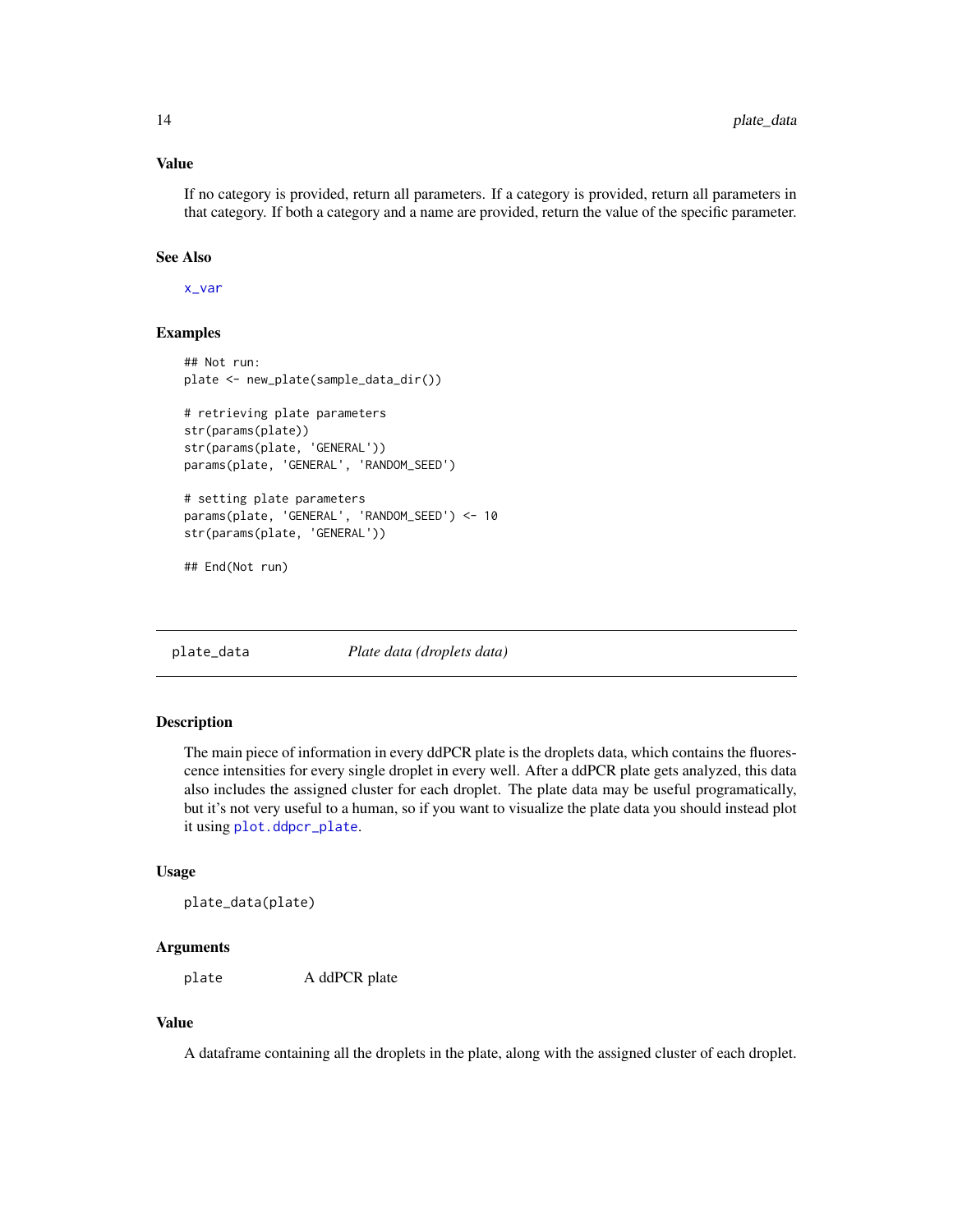### <span id="page-14-0"></span>plate\_meta 15

#### See Also

[plate\\_meta](#page-14-1) [plot.ddpcr\\_plate](#page-17-1)

#### Examples

```
## Not run:
plate <- new_plate(sample_data_dir())
plate_data(plate)
```
## End(Not run)

<span id="page-14-1"></span>

plate\_meta *Plate metadata*

### Description

The metadata is a collection of variables that describe each well in the plate. The metadata of an unanalyzed plate only contains basic information about each well, such as the sample name, whether the well was used, and the number of droplets in the well. Analyzing a plate adds many more variables to the metadata, such as the number of empty droplets, the number of outliers, the template concentration, and more.

### Usage

```
plate_meta(plate, only_used = FALSE)
```
### Arguments

| plate     | A ddPCR plate                                                                        |
|-----------|--------------------------------------------------------------------------------------|
| only_used | If TRUE, only return metadata for wells that are used in this plate (wells that have |
|           | any data)                                                                            |

### Value

A dataframe containing the plate metadata

#### See Also

[plate\\_data](#page-13-1) [plot.ddpcr\\_plate](#page-17-1)

#### Examples

```
## Not run:
plate <- new_plate(sample_data_dir())
plate %>% plate_meta(only_used = TRUE)
plate %>% analyze %>% plate_meta(only_used = TRUE)
```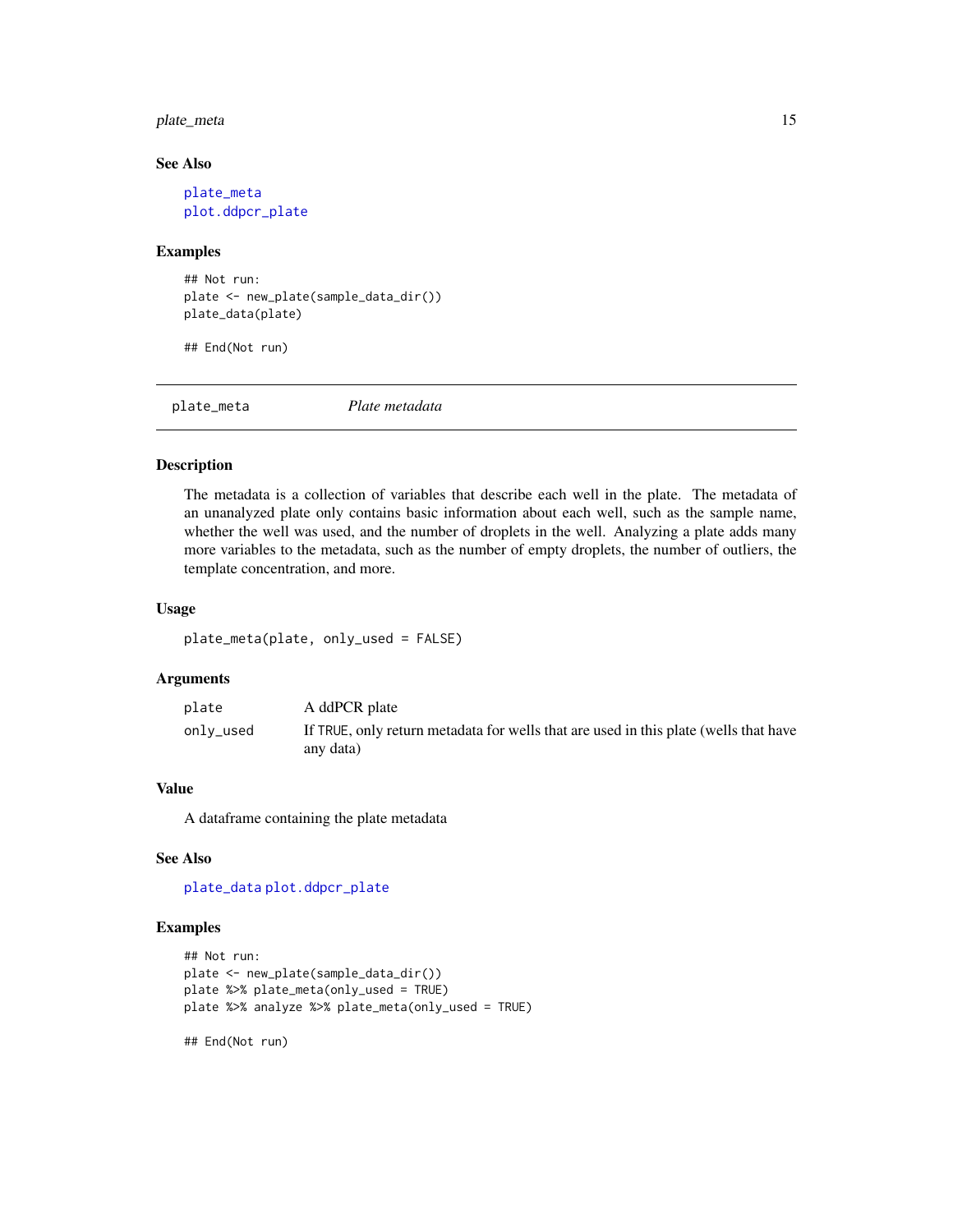<span id="page-15-1"></span><span id="page-15-0"></span>

Each ddPCR plate has a plate type which determines what type of analysis to run on the data. plate\_types is a list containing the plate types that are supported. If no plate type is specified, the default assumed type is ddpcr\_plate.

The most useful built-in plate types are: [fam\\_positive\\_pnpp](#page-6-1), [hex\\_positive\\_pnpp](#page-7-1), [custom\\_thresholds](#page-4-1).

For full details on the differences between plate types or to learn how to add a new plate type, [see the package README.](https://github.com/daattali/ddpcr)

### See Also

```
new_plate
fam_positive_pnpp
hex_positive_pnpp
custom_thresholds
pnpp_experiment
wildtype_mutant_pnpp
ddpcr_plate
type
```
### Examples

```
## Not run:
dir <- sample_data_dir()
new_plate(dir, type = plate_types$ddpcr_plate)
new_plate(dir, type = plate_types$custom_thresholds)
new_plate(dir, type = plate_types$fam_positive_pnpp)
```
## End(Not run)

<span id="page-15-2"></span>plot.custom\_thresholds

*Plot a ddPCR plate of type custom thresholds*

### **Description**

Same plot as [plot.ddpcr\\_plate](#page-17-1) but with a few extra features that are specific to plates with custom thresholds. Take a look at [plot.ddpcr\\_plate](#page-17-1) to see all supported parameters and more information.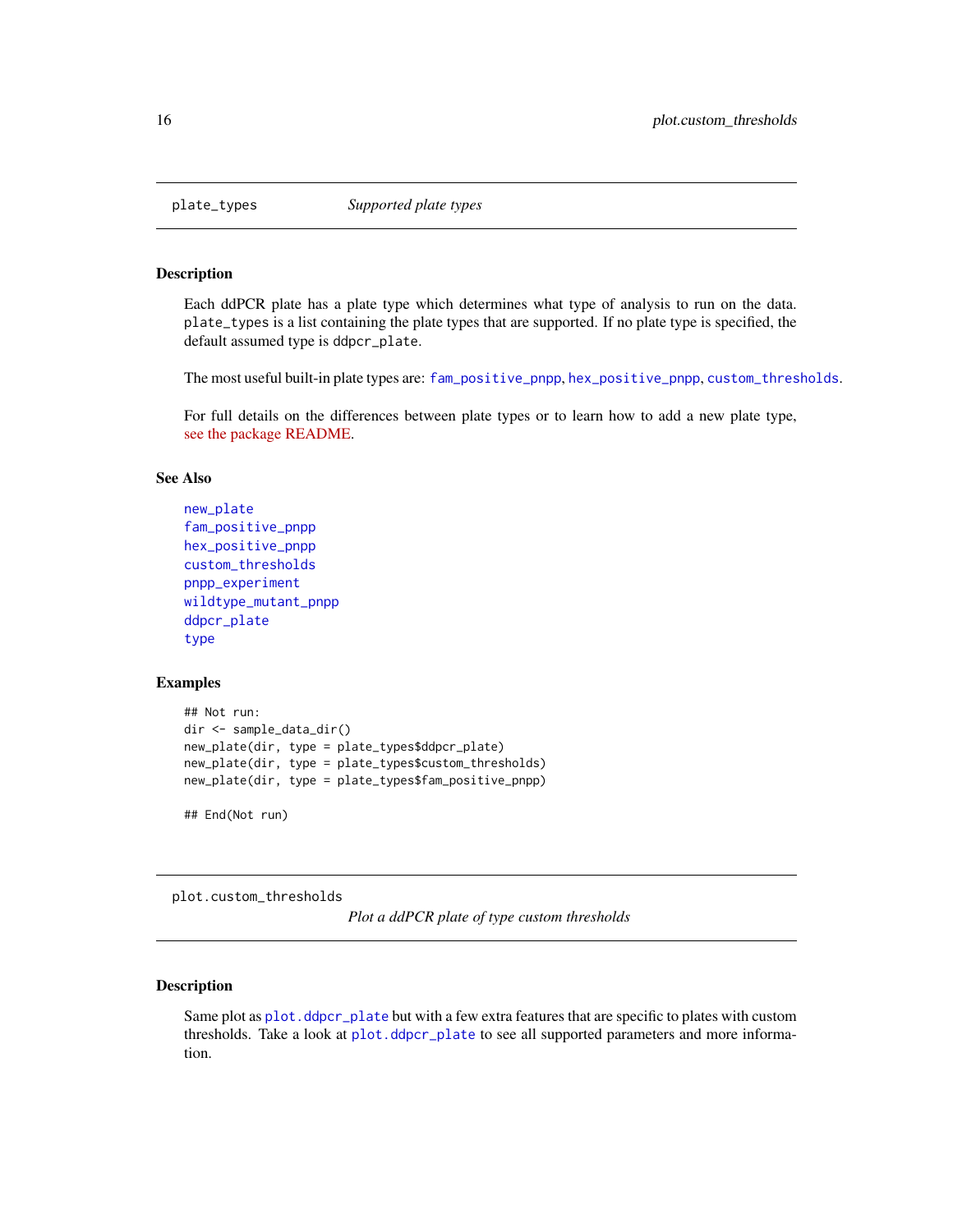### <span id="page-16-0"></span>Usage

```
## S3 method for class 'custom_thresholds'
plot(
  x,
 wells,
  samples,
  ...,
  show_thresholds = TRUE,
  col_thresholds = "black",
  show_drops_empty = TRUE,
  col_drops_x_positive = "green3",
  col_drops_y_positive = "blue",
  col_drops_both_positive = "orange"
)
```
### Arguments

| $\mathsf{x}$            | A ddPCR plate.                                                             |  |
|-------------------------|----------------------------------------------------------------------------|--|
| wells                   | Only plot selected wells. Supports range notation, see subset deper plate. |  |
| samples                 | Only plot selected samples.                                                |  |
| $\ddots$                | Parameters to pass to plot.ddpcr_plate.                                    |  |
| show_thresholds         |                                                                            |  |
|                         | If TRUE, show the thresholds.                                              |  |
|                         | col_thresholds The colour of the threshold lines.                          |  |
| show_drops_empty        |                                                                            |  |
|                         | Whether or not to show the droplets defined as empty.                      |  |
| col_drops_x_positive    |                                                                            |  |
|                         | The colour to use for droplets that are in the $X+Y-$ -quadrant.           |  |
| col_drops_y_positive    |                                                                            |  |
|                         | The colour to use for droplets that are in the $X-Y+$ quadrant.            |  |
| col_drops_both_positive |                                                                            |  |
|                         | The colour to use for droplets that are in the $X+Y+$ quadrant.            |  |

### Value

A ggplot2 plot object.

### See Also

```
plot.ddpcr_plate
custom_thresholds
```

```
## Not run:
plate <- new_plate(sample_data_dir(), type = plate_types$custom_thresholds)
plate %>% set_thresholds(c(5500, 8000)) %>% analyze %>% plot
```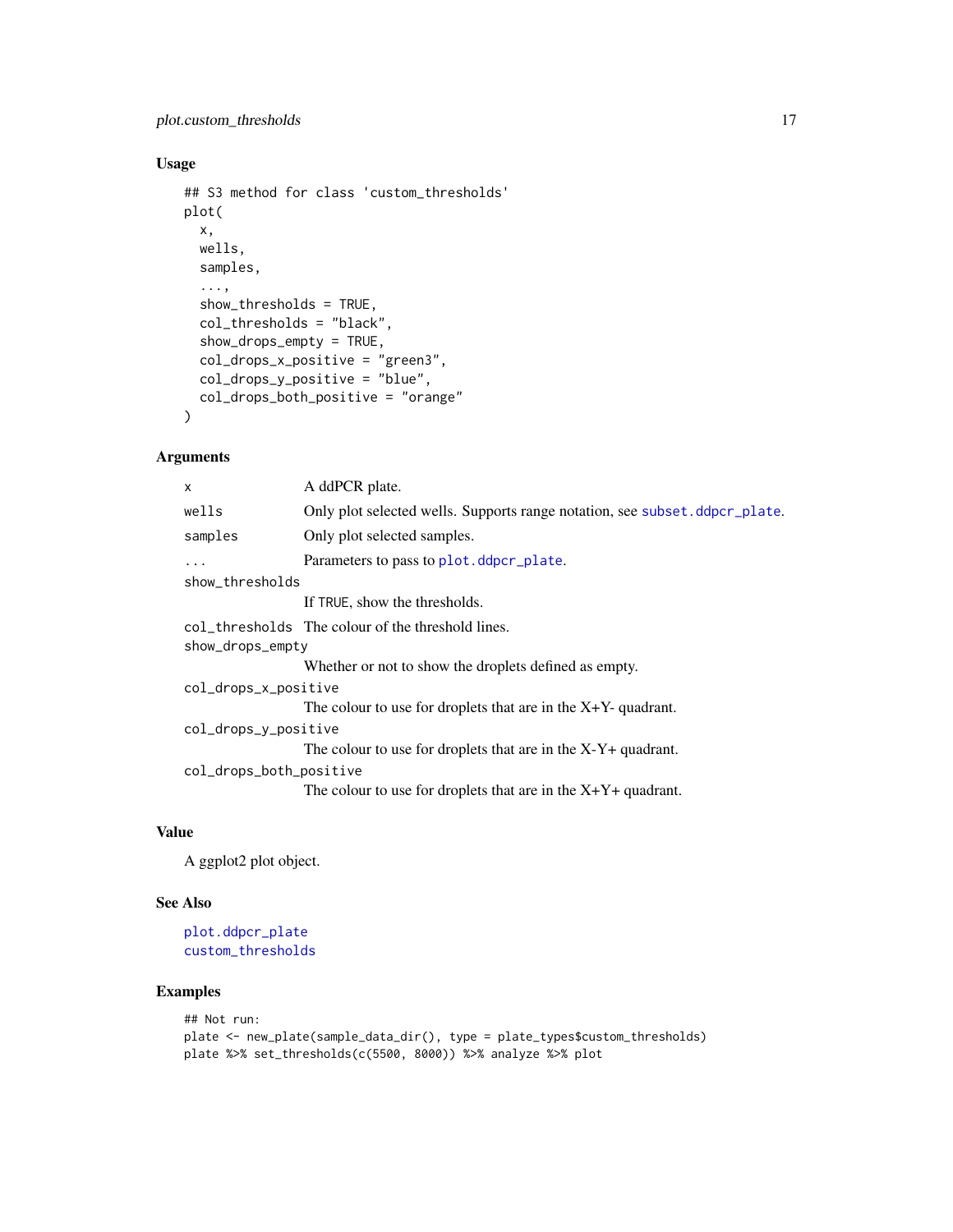<span id="page-17-0"></span>## End(Not run)

<span id="page-17-1"></span>plot.ddpcr\_plate *Plot a ddPCR plate*

#### Description

Plot the data of a ddPCR plate. A plate can be plotted throughout any stage of the analysis, and the most up-to-date data will be shown. For example, a plot performed after initializing a plat will show all the raw data, but a plot performed after analyzing a plate will show information such as empty drops and failed wells.

#### Usage

```
## S3 method for class 'ddpcr_plate'
plot(
  x,
 wells,
  samples,
  superimpose = FALSE,
  show_full_plate = FALSE,
  show_drops = TRUE,
  show_drops_empty = FALSE,
  show_drops_outlier = FALSE,
  show_failed_wells = TRUE,
  col_drops = "black",
  col_drops_undefined = col_drops,
  col_drops_failed = col_drops,
  col_drops_empty = col_drops,
  col_drops_outlier = "orange",
  bg_plot = "transparent",
  bg\_failed = "#111111",bg_unused = "#FFFFFF",
  alpha\_drops = 0.2,
  alpha_drops_outlier = 1,
  alpha_bg_failed = 0.7,
  xlab = x_var(plate),
  ylab = y_var(plate),
  title = NULL,
  show_grid = FALSE,
  show_grid_labels = FALSE,
  drops_size = 1,
  text_size_title = 14,
  text_size_row_col = 12,
  text_size_axes_labels = 12,
  text_size_grid_labels = 12,
```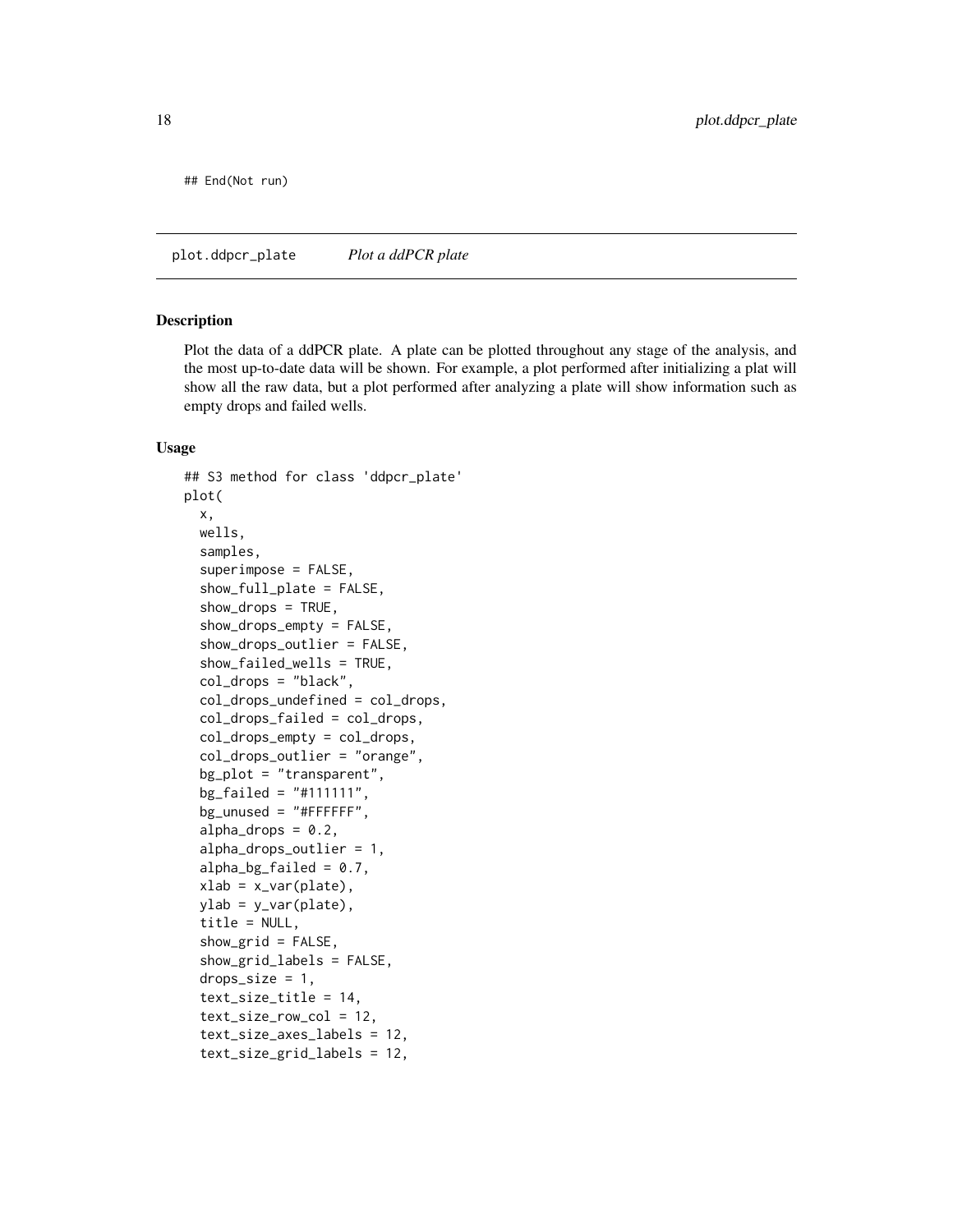<span id="page-18-0"></span>...  $\mathcal{L}$ 

## Arguments

| X                   | A ddPCR plate.                                                                                                                                                                                                                                                                      |
|---------------------|-------------------------------------------------------------------------------------------------------------------------------------------------------------------------------------------------------------------------------------------------------------------------------------|
| wells               | Only plot selected wells. Supports range notation, see subset.ddpcr_plate.                                                                                                                                                                                                          |
| samples             | Only plot selected samples.                                                                                                                                                                                                                                                         |
| superimpose         | If TRUE, show all wells superimposed in one plot; otherwise, show wells in a<br>grid.                                                                                                                                                                                               |
| show_full_plate     |                                                                                                                                                                                                                                                                                     |
|                     | If TRUE, show full 96-well plate; otherwise, show only plate rows and columns<br>that are used.                                                                                                                                                                                     |
| show_drops          | Whether or not to show the droplets. Setting to FALSE is not useful if the droplets<br>are the only thing shown in the plot, but it can be useful if there is other infor-<br>mation depicated in the plot, such as any background colours or text that may<br>appear in each well. |
| show_drops_empty    |                                                                                                                                                                                                                                                                                     |
|                     | Whether or not to show the droplets defined as empty. See 'Droplet visibility<br>options' below.                                                                                                                                                                                    |
| show_drops_outlier  |                                                                                                                                                                                                                                                                                     |
|                     | Whether or not to show the droplets defined as outliers. See 'Droplet visibility<br>options' below.                                                                                                                                                                                 |
| show_failed_wells   |                                                                                                                                                                                                                                                                                     |
|                     | Whether or not to include wells that are deemed as failed ddPCR runs.                                                                                                                                                                                                               |
| col_drops           | The default colour to use for any droplet.                                                                                                                                                                                                                                          |
| col_drops_undefined |                                                                                                                                                                                                                                                                                     |
|                     | The colour to use for droplets that have not been analyzed yet. See 'Droplet<br>visibility options' below.                                                                                                                                                                          |
| col_drops_failed    |                                                                                                                                                                                                                                                                                     |
|                     | The colour to use for droplets in failed wells. See 'Droplet visibility options'<br>below.                                                                                                                                                                                          |
| col_drops_empty     |                                                                                                                                                                                                                                                                                     |
|                     | The colour to use for empty droplets. See 'Droplet visibility options' below.                                                                                                                                                                                                       |
| col_drops_outlier   |                                                                                                                                                                                                                                                                                     |
|                     | The colour to use for outlier droplets. See 'Droplet visibility options' below.                                                                                                                                                                                                     |
| bg_plot             | The background colour for the plot.                                                                                                                                                                                                                                                 |
| bg_failed           | The background colour to use for failed wells.                                                                                                                                                                                                                                      |
| bg_unused           | The background colour to use for unused wells.                                                                                                                                                                                                                                      |
| alpha_drops         | The transparency of droplets.                                                                                                                                                                                                                                                       |
| alpha_drops_outlier |                                                                                                                                                                                                                                                                                     |
|                     | The transparency of outlier droplets. See 'Droplet visibility options' below.                                                                                                                                                                                                       |
| alpha_bg_failed     | The transparency of the background of failed wells.                                                                                                                                                                                                                                 |
|                     |                                                                                                                                                                                                                                                                                     |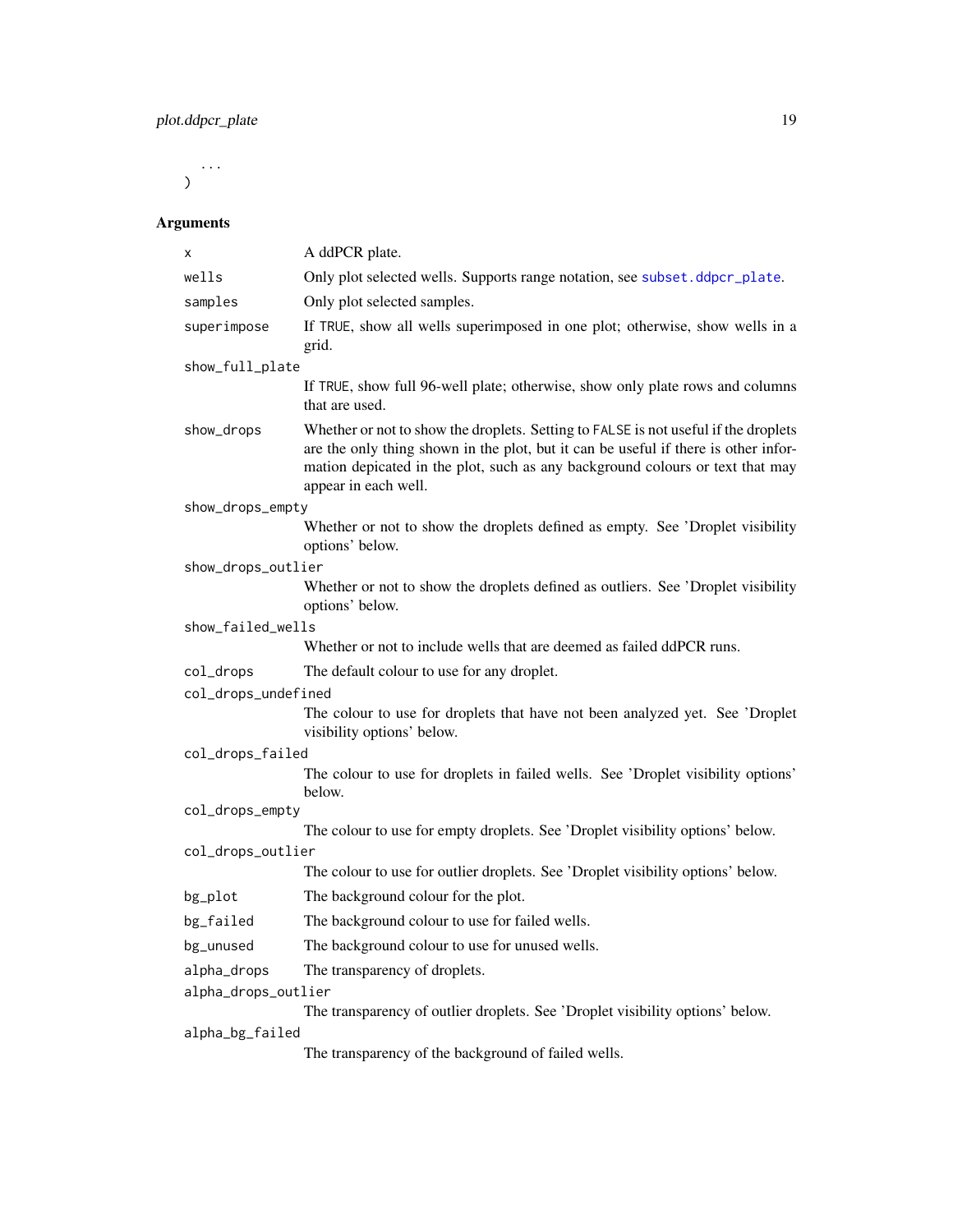<span id="page-19-0"></span>

| xlab                  | The label on the X axis.                                                 |
|-----------------------|--------------------------------------------------------------------------|
| ylab                  | The label on the Y axis.                                                 |
| title                 | The title for the plot.                                                  |
| show_grid             | Whether or not to show grid lines.                                       |
| show_grid_labels      |                                                                          |
|                       | Whether or not to show numeric labels for the grid lines along the axes. |
| drops_size            | Size of droplets.                                                        |
| text_size_title       |                                                                          |
|                       | Text size of the title.                                                  |
| text_size_row_col     |                                                                          |
|                       | Text size of the row and column labels.                                  |
| text_size_axes_labels |                                                                          |
|                       | Text size of the X/Y axis labels.                                        |
| text_size_grid_labels |                                                                          |
|                       | Text size of the numeric grid line labels.                               |
| $\ddotsc$             | Ignored.                                                                 |
|                       |                                                                          |

#### Value

A ggplot2 plot object.

#### Droplet visibility options

To make it easier to support any plate type with any types of droplet clusters, there are three categories of special parameters that can always be used:

- show\_drops\_\* Whether or not to show a specific group of droplets.
- col\_drops\_\* What colour to use for a specific group of droplets.
- alpha\_drops\_\* What transparency to use for a specific group of droplets.

The  $*$  in the parameter name can be replaced by the name of any droplet cluster. Use the [clusters](#page-3-1) function to find out what clusters the droplets in a plate can be assigned to.

For example, the default clusters that exist in a plain ddpcr\_plate are "UNDEFINED", "FAILED", "OUTLIER", and "EMPTY". This means that if you want to hide the empty drops and make the transparency of drops in failed wells 0.5, you could add the two parameters show\_drops\_empty = FALSE and alpha\_drops\_failed = 0.5. Note that letter case is not important. If another plate type defines a new clsuter of type "MUTANT" and you want to show these drops in red, you can add the parameter col\_drops\_mutant = "red".

Note that some of the more common combinations of these parameters are defined by default (for example, col\_drops\_failed is defined in the list of parameters), but these three parameter categories will work for any cluster type.

### Extending ddpcr\_plate

If you create your own plate type, this default plot function might be enough if there is no extra information you want to display in a plot. If you do need to provide a more customized plot function, it can be a good idea to use the output from this plot function as a basis and only add the code that is necessary to append to the plot. See [plot.custom\\_thresholds](#page-15-2) as an example of how to extend this plot function.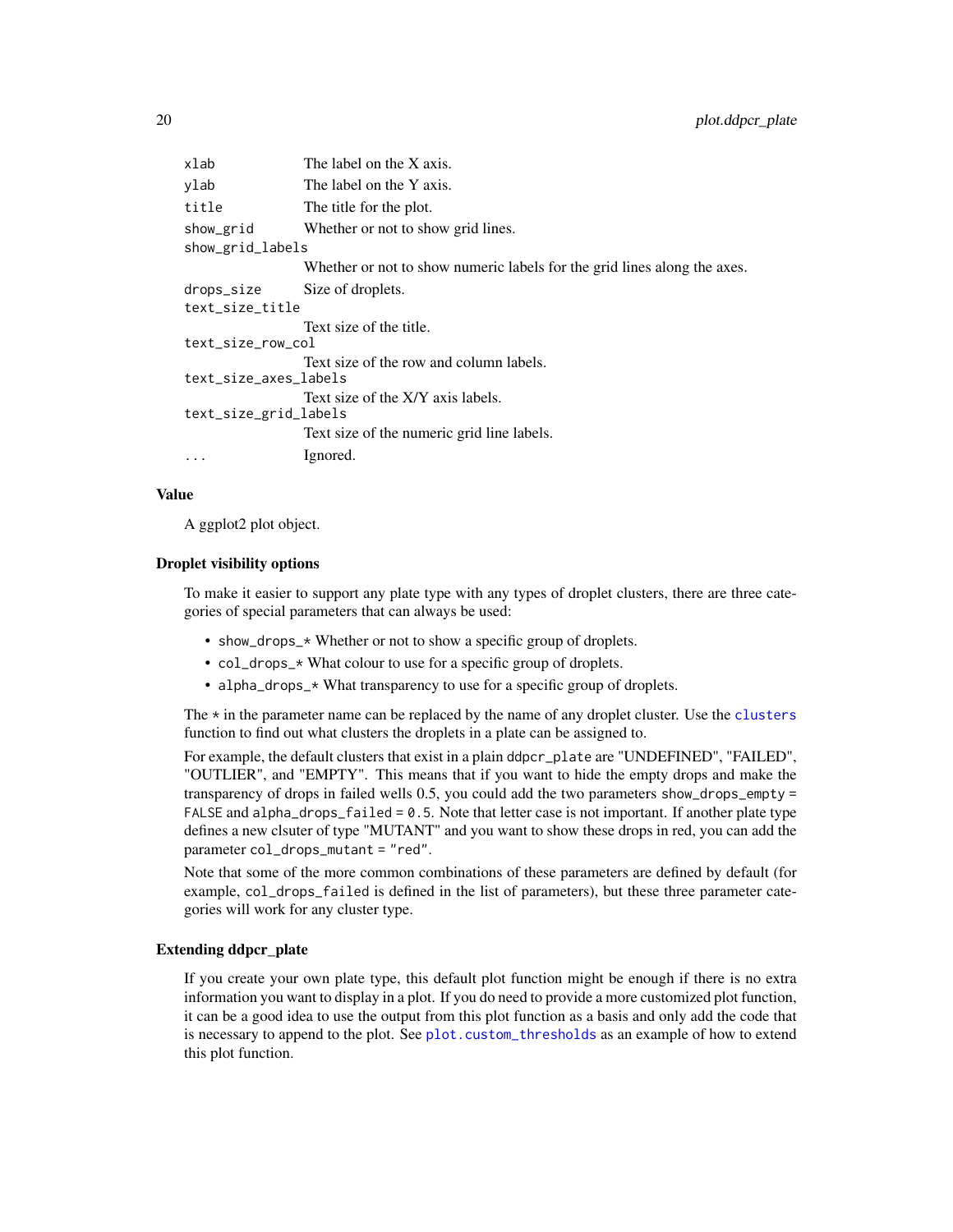### <span id="page-20-0"></span>plot.wildtype\_mutant\_pnpp 21

### Examples

```
## Not run:
plate <- new_plate(sample_data_dir())
plot(plate)
plate <- plate %>% analyze
plot(plate)
plot(plate, "A01:C05", show_drops_empty = TRUE, col_drops_empty = "red")
## End(Not run)
```
plot.wildtype\_mutant\_pnpp

*Plot a ddPCR plate of type wildtype/mutant PNPP*

### Description

Same plot as [plot.pnpp\\_experiment](#page-0-0) but with a few extra features that are specific to wildtype/mutant PNPP plates. Take a look at [plot.pnpp\\_experiment](#page-0-0) to see all supported parameters and more information.

### Usage

```
## S3 method for class 'wildtype_mutant_pnpp'
plot(
  x,
  wells,
  samples,
  ...,
  col_drops_mutant = "purple3",
  col_drops_wildtype = "green3",
  col_drops_rain = "black",
  show_mutant_freq = TRUE,
  text_size_mutant_freq = 4,
  alpha_drops_low_mutant_freq = 0.5,
  show_low_high_mut_freq = TRUE,
  bg_mutant = "purple3",
  bg_wildtype = "green3",
  alpha_bg_low_high_mut_freq = 0.1
)
```
### Arguments

|           | A ddPCR plate.                                                             |
|-----------|----------------------------------------------------------------------------|
| wells     | Only plot selected wells. Supports range notation, see subset deper plate. |
| samples   | Only plot selected samples.                                                |
| $\ddotsc$ | Parameters to pass to plot.pnpp_experiment.                                |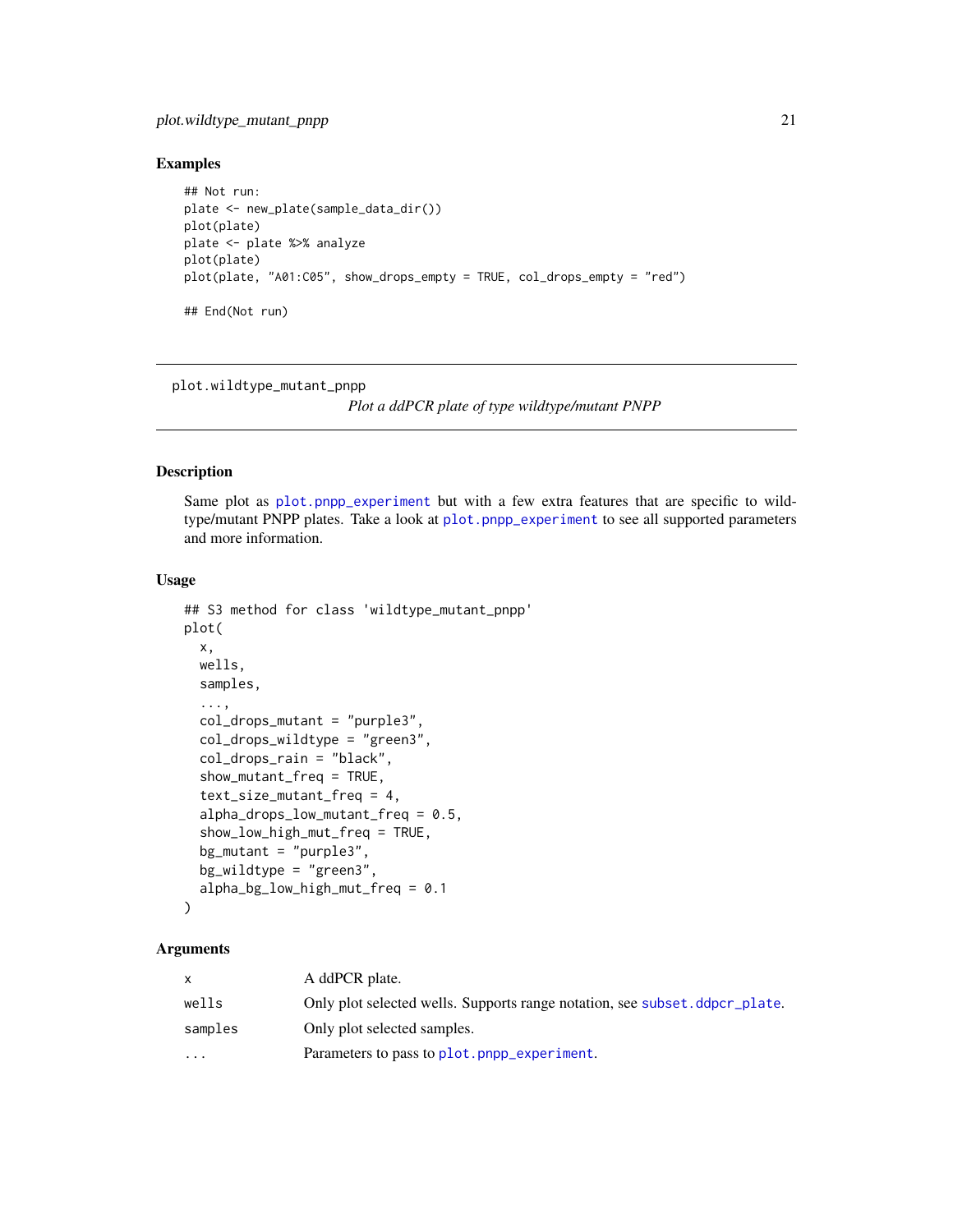<span id="page-21-0"></span>

| col_drops_mutant            |                                                                                                                                                                                                                 |  |
|-----------------------------|-----------------------------------------------------------------------------------------------------------------------------------------------------------------------------------------------------------------|--|
|                             | The colour to use for mutant droplets.                                                                                                                                                                          |  |
| col_drops_wildtype          |                                                                                                                                                                                                                 |  |
|                             | The colour to use for wildtype droplets.                                                                                                                                                                        |  |
|                             | col_drops_rain The colour to use for rain droplets.                                                                                                                                                             |  |
| show_mutant_freq            |                                                                                                                                                                                                                 |  |
|                             | If TRUE, show the mutant frequency as a percentage on each well.                                                                                                                                                |  |
| text_size_mutant_freq       |                                                                                                                                                                                                                 |  |
|                             | Text size of the printed mutant frequencies.                                                                                                                                                                    |  |
| alpha_drops_low_mutant_freq |                                                                                                                                                                                                                 |  |
|                             | Transparency of mutant droplets in wells with mostly wildtype droplets. In wells<br>where there are very few mutant droplets, it might be useful to make them more<br>visible by increasing their transparency. |  |
| show_low_high_mut_freq      |                                                                                                                                                                                                                 |  |
|                             | Differentiate between wells with a high vs low mutant frequency by having a<br>different background colour to the well.                                                                                         |  |
| bg_mutant                   | The background colour for wells that have a significant mutant cluster.                                                                                                                                         |  |
| bg_wildtype                 | The background colour for wells that have mostly wildtype drops.                                                                                                                                                |  |
| alpha_bg_low_high_mut_freq  |                                                                                                                                                                                                                 |  |
|                             | The transparency value for bg_mutant and bg_wildtype.                                                                                                                                                           |  |

### Value

A ggplot2 plot object.

### See Also

```
plot.ddpcr_plate
plot.pnpp_experiment
wildtype_mutant_pnpp
```
### Examples

```
## Not run:
plate <- new_plate(sample_data_dir(), type = plate_types$fam_positive_pnpp) %>% analyze
wells_wildtype(plate)
plot(plate)
plate <- plate %>% analyze
plot(plate)
plot(plate, "A01:C05", col_drops_rain = "blue")
```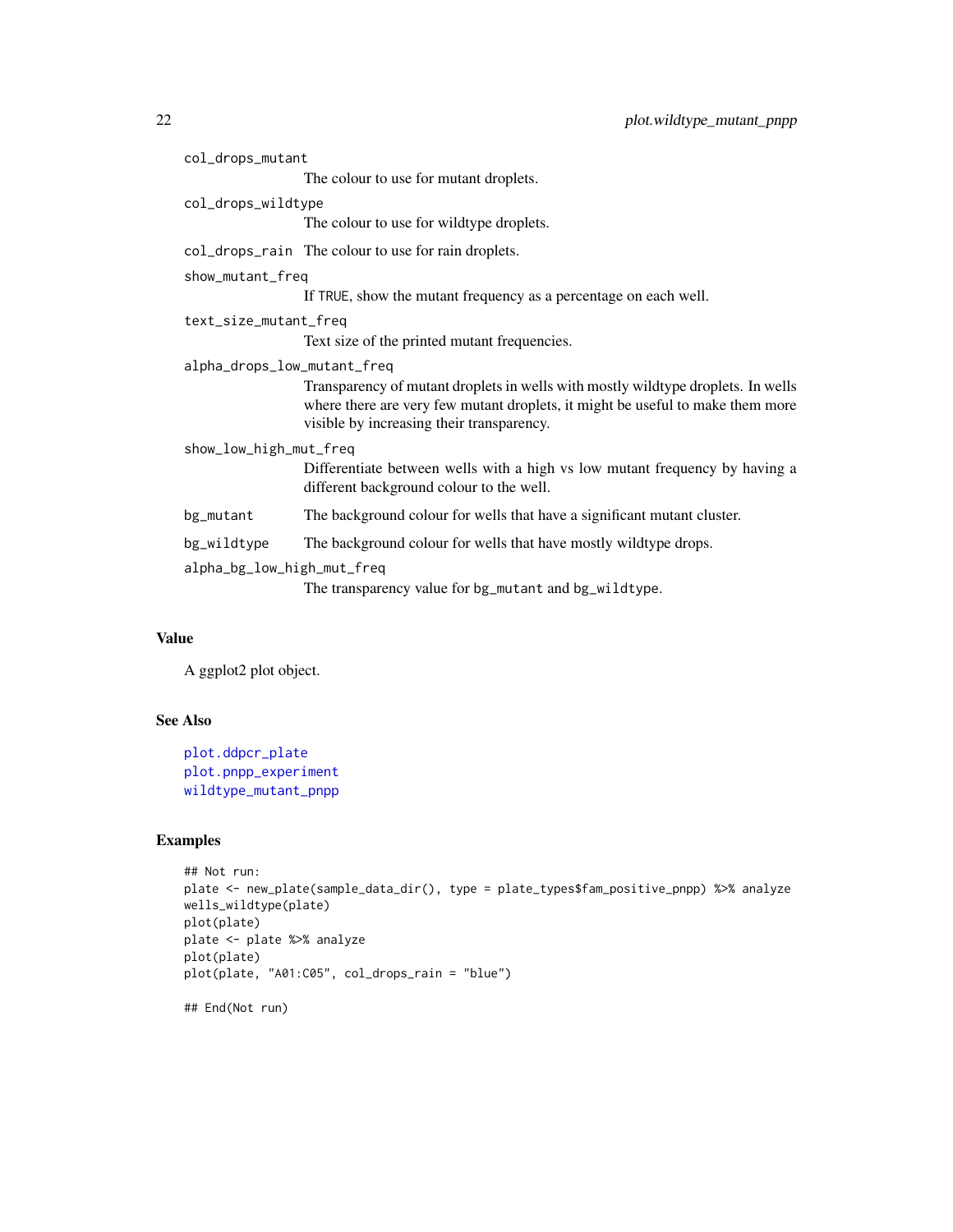<span id="page-22-1"></span><span id="page-22-0"></span>PNPP stands for "Positive-Negative;Positive-Positive", which is a reflection of the clusters of nonempty droplets in the wells. Use this plate type when your ddPCR data has three main clusters: double-negative (FAM-HEX-; empty droplets), double-positive (FAM+HEX+; represent the "PP" in PNPP), and singly-positive (either FAM+HEX- or HEX+FAM-; represent the "NP" in PNPP).

### Details

Every pnpp\_experiment plate must define which dimension is its *positive dimension*. The positive dimension is defined as the dimension that corresponds to the dye that has a high fluoresence intensity in all non-empty droplets. The other dimension is defined as the *variable dimension*. For example, assuming the HEX dye is plotted along the X axis and the FAM dye is along the Y axis, a FAM+/FAM+HEX+ plate will have "Y" as its positive dimension because both non-empty clusters have FAM+ droplets. Similarly, a HEX+/FAM+HEX+ plate will have "X" as its positive dimension.

The positive dimension must be set in order to use a pnpp\_experiment. It is not recommended to use this type directly; instead you should use one of the subtypes ([fam\\_positive\\_pnpp](#page-6-1) or [hex\\_positive\\_pnpp](#page-7-1)). If you do use this type directly, you must set the positive dimension with [positive\\_dim](#page-0-0).

Plates with this type have the following analysis steps: INITIALIZE, REMOVE\_FAILURES, REMOVE\_OUTLIERS, REMOVE\_EMPTY, CLASSIFY, RECLASSIFY.

Plates with this type have the following droplet clusters: UNDEFINED, FAILED, OUTLIER, EMPTY (double-negative), RAIN, POSITIVE, NEGATIVE.

[See the README](https://github.com/daattali/ddpcr#advanced-topic-3-creating-new-plate-types) for more information on plate types.

#### See Also

```
plate_types
fam_positive_pnpp
hex_positive_pnpp
wildtype_mutant_pnpp
positive_dim
wells_positive
wells_negative
analyze
remove_failures
remove_outliers
remove_empty
classify_droplets
reclassify_droplets
```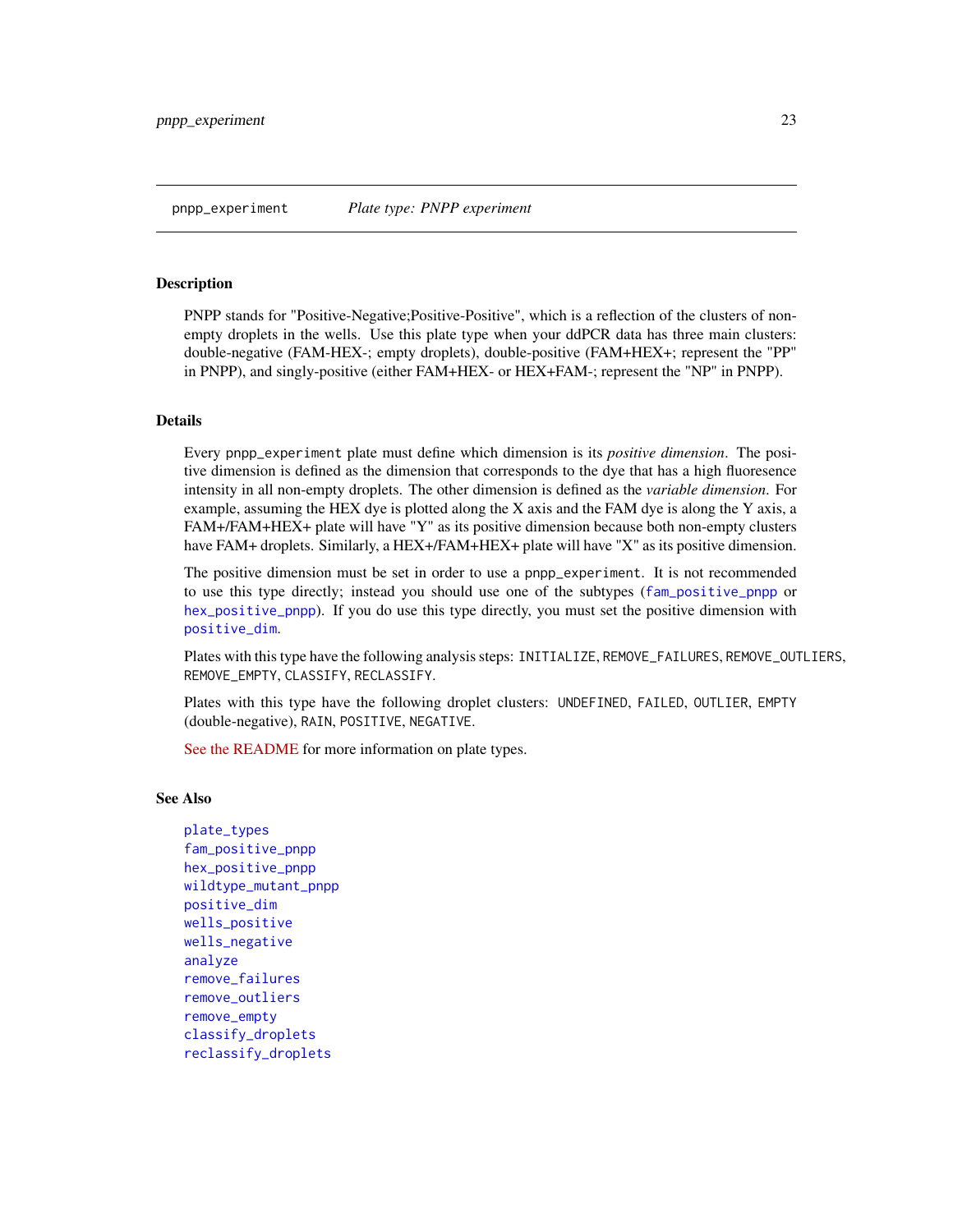### Examples

```
## Not run:
plate <- new_plate(sample_data_dir(), type = plate_types$pnpp_experiment)
type(plate)
```
## End(Not run)

<span id="page-23-1"></span>reset *Reset a plate*

### Description

Reset a ddPCR plate object back to its original state. After resetting a plate, all the analysis progress will be lost, but the original droplet data and plate metadata will be kept. Two common reasons to reset a plate are either to restart the analysis, or to re-analyze the plate as a different plate type.

### Usage

reset(plate, type, params, keep\_type = FALSE, keep\_params = FALSE)

### Arguments

| plate       | A ddPCR plate                                                                                                                |  |
|-------------|------------------------------------------------------------------------------------------------------------------------------|--|
| type        | A ddPCR plate type (see plate_types)                                                                                         |  |
| params      | List of parameters to set for the plate. Only advanced users should consider<br>using this feature. See new_plate for usage. |  |
| keep_type   | If TRUE then use keep the same plate type as plate                                                                           |  |
| keep_params | If TRUE then keep the same plate parameters of plate                                                                         |  |

### Value

A new unanalyzed ddPCR plate

#### See Also

[plate\\_types](#page-15-1) [new\\_plate](#page-9-1)

### Examples

```
## Not run:
plate <- new_plate(sample_data_dir(), type = plate_types$custom_thresholds)
plate <- reset(plate, type=plate_types$fam_positive_pnpp)
```
<span id="page-23-0"></span>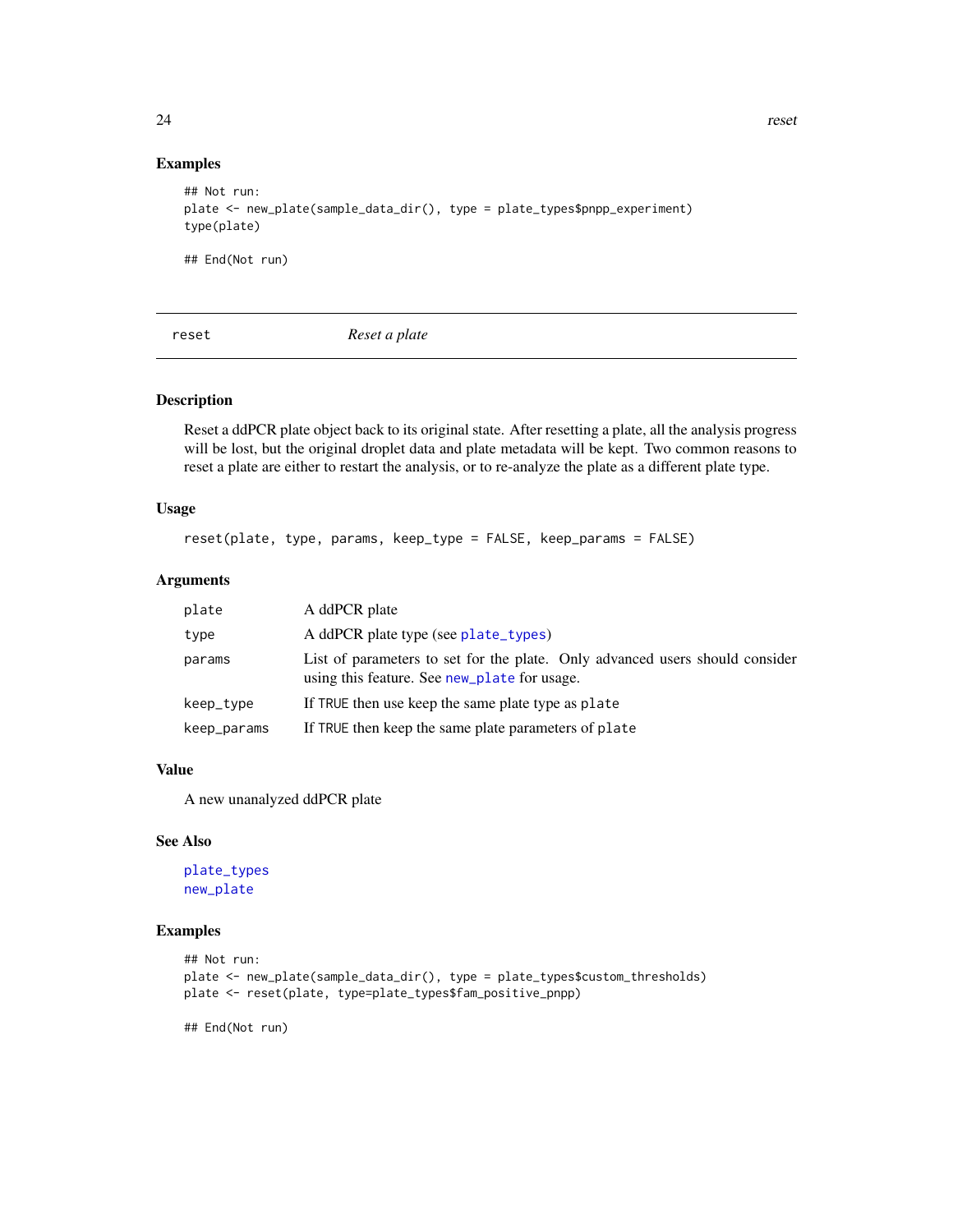<span id="page-24-0"></span>

These functions return sample data files or folders and can be used to load ddPCR plates with sample data. They are used primarily in the documentation examples, but you can also use them for learning purposes. There are two sample datasetes: a small dataset and a large dataset. The small dataset contains the full raw data, but the large dataset only includes the processed data because the raw data would be too large.

sample\_data\_dir: get the directory of the small or large sample dataset sample\_data\_file: get path to one of the data files in the small sample dataset sample\_results\_file: get path to the results file of the small sample dataset sample\_plate: get the ddpcr plate object containing the data of the small or large dataset

#### Usage

```
sample_data_dir()
sample_data_file()
```
sample\_results\_file()

sample\_plate(size = c("small", "large"))

#### Arguments

size The dataset to retrieve, either "small" or "large"

#### Examples

```
plate1 <- new_plate(dir = sample_data_dir())
plate2 <- new_plate(data_files = sample_data_file(), meta_file = sample_results_file())
plate3 <- sample_plate()
```
<span id="page-24-1"></span>save\_plate *Save a ddPCR plate*

#### Description

Saves a plate to a file, including all its data, parameters, and current analysis state. The file can be read back later using [load\\_plate](#page-8-1). The file is not human-readable - if you want to save the droplets data or the metadata of a plate, then first retrieve the data using [plate\\_data](#page-13-1) or [plate\\_meta](#page-14-1) and save it with [write.csv](#page-0-0).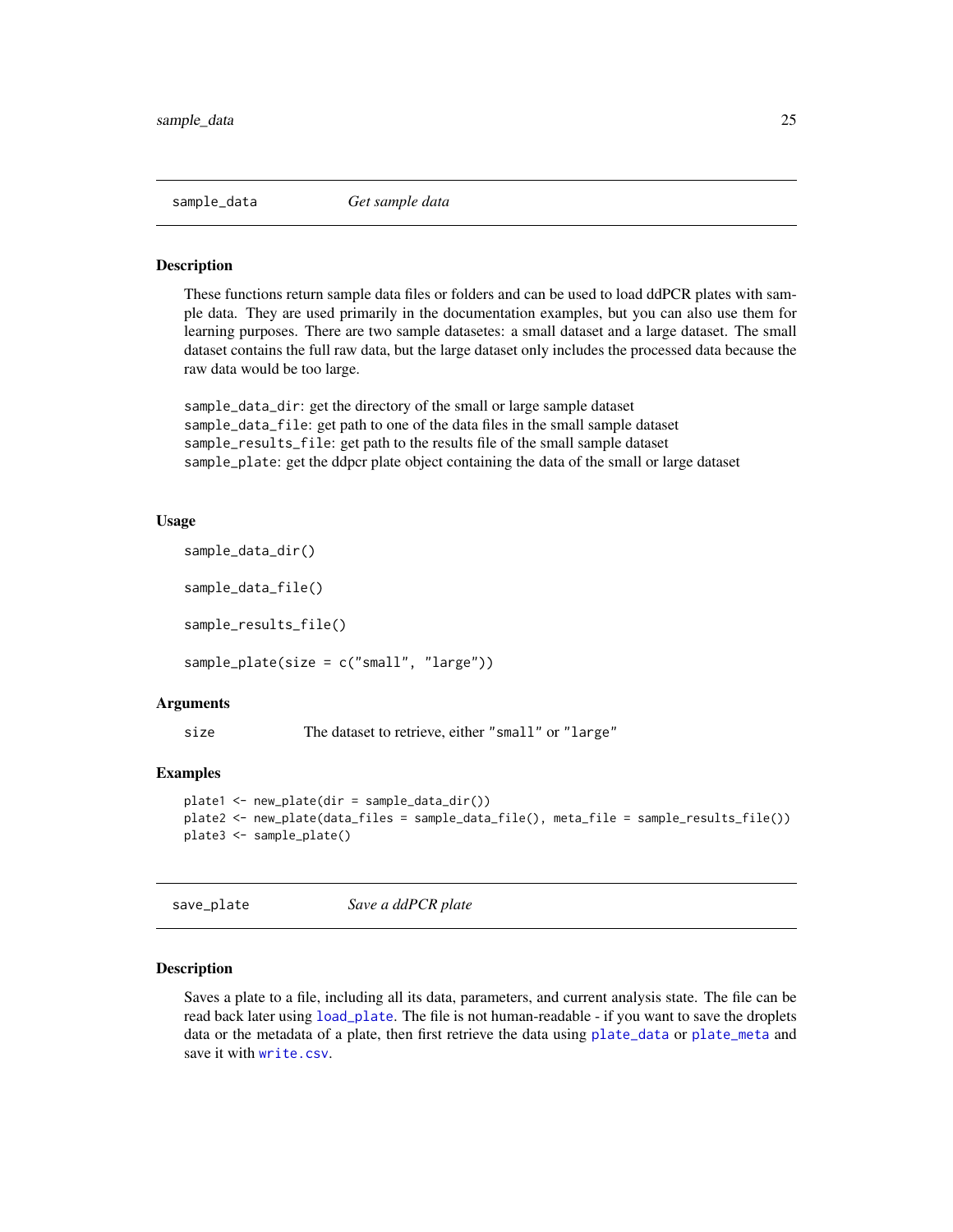### <span id="page-25-0"></span>Usage

save\_plate(plate, file)

### Arguments

| plate | Plate object to save.                           |
|-------|-------------------------------------------------|
| file  | Name of the file where the plate will be saved. |

### Value

The given plate, unchanged.

### See Also

[load\\_plate](#page-8-1)

### Examples

```
plate <- new_plate(sample_data_dir())
save_plate(plate, "myplate")
unlink("myplate.rds")
```
set\_default\_params *Reset plate parameters to their defaults*

### Description

Use this function to reset a ddPCR plate's parameters back to their default values.

### Usage

```
set_default_params(plate)
```
### Arguments

plate A ddPCR plate.

### Value

The plate with the parameters set to the plate type's default values.

### See Also

[params](#page-12-1)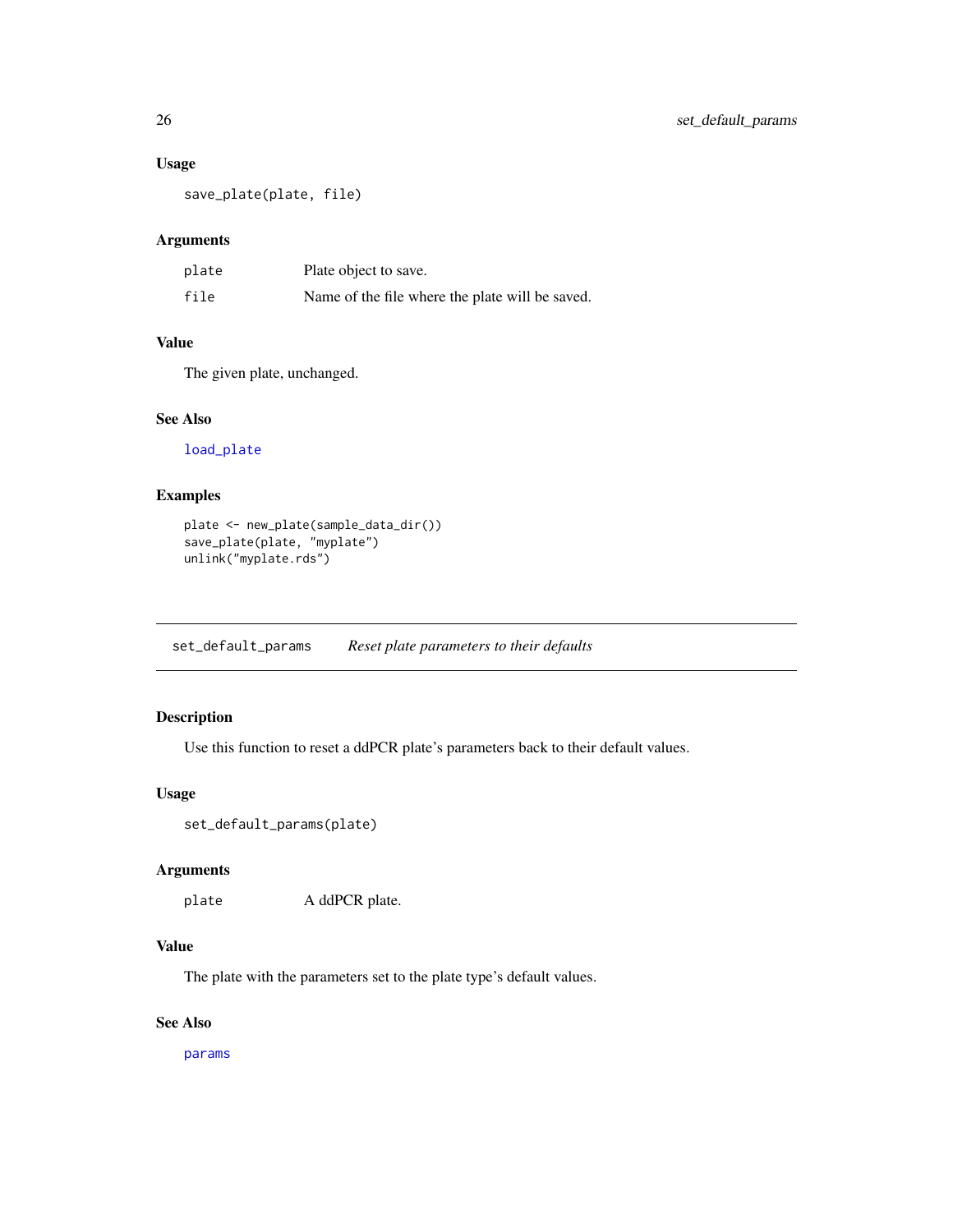#### <span id="page-26-0"></span>steps 27

#### Examples

```
## Not run:
plate <- new_plate(sample_data_dir(), type = plate_types$custom_thresholds)
x_var(plate) <- "VIC"
plate <- set_default_params(plate)
## End(Not run)
```
<span id="page-26-1"></span>steps *Analysis steps of a ddPCR plate*

### Description

Every ddPCR plate type has an ordered set of steps that are run to analyze the data. You can run all the steps with [analyze](#page-2-1) or run the analysis step by step with [next\\_step](#page-11-1). The order of the steps in the list is the order in which they are run on the dataset.

### Usage

steps(plate)

### Arguments

plate a ddPCR plate.

### Value

A named character vector, where every name is the human-readable name of an analysis step, and every value is the name of the function used to perform the step.

#### See Also

[analyze](#page-2-1) [next\\_step](#page-11-1)

### Examples

```
## Not run:
dir <- sample_data_dir()
new_plate(dir) %>% steps
new_plate(dir, plate_types$fam_positive_pnpp) %>% steps
```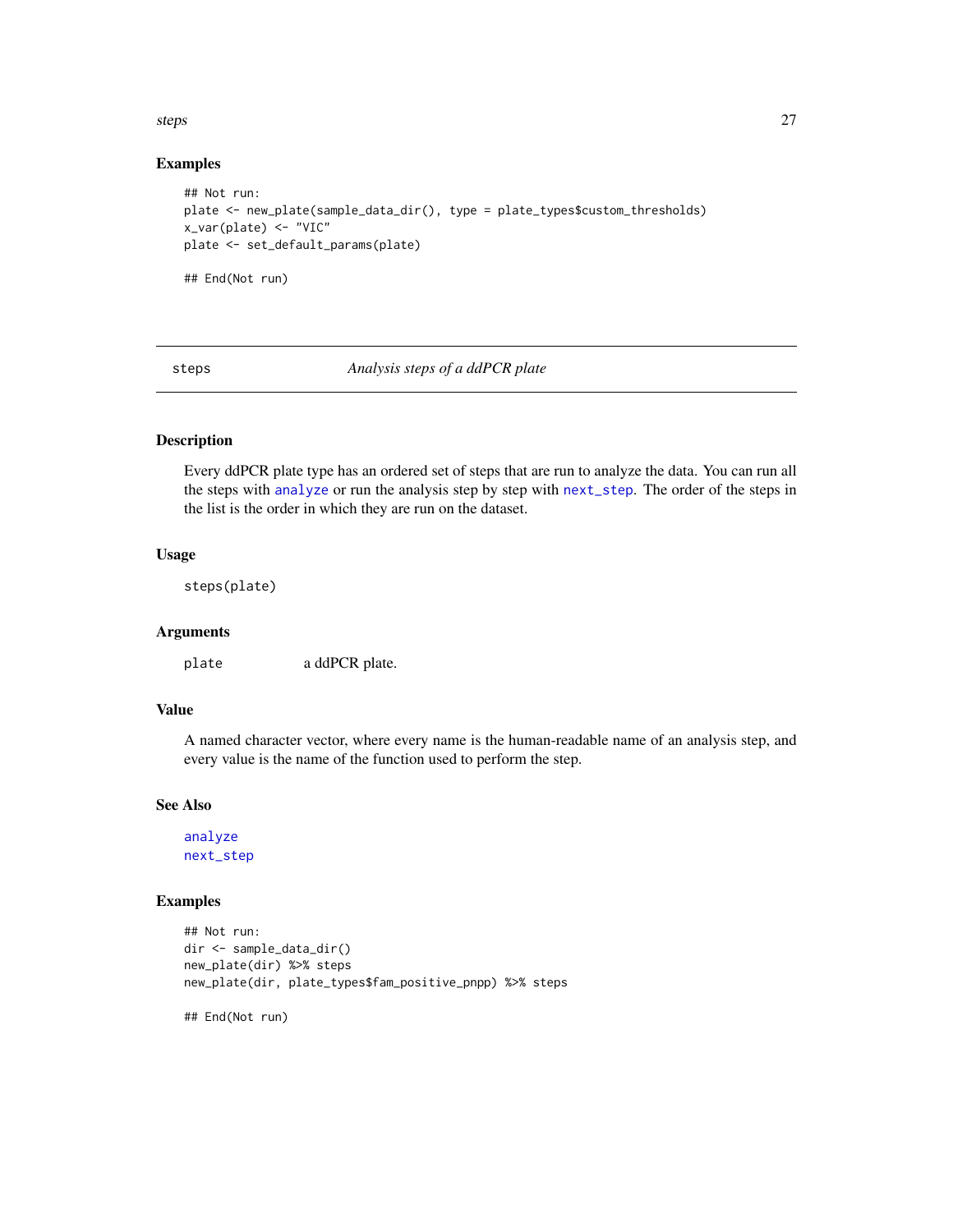<span id="page-27-1"></span><span id="page-27-0"></span>subset.ddpcr\_plate *Subsetting a ddPCR plate*

#### **Description**

Select specific wells or samples from a ddPCR plate.

#### Usage

```
## S3 method for class 'ddpcr_plate'
subset(x, wells, samples, targets_ch1, targets_ch2, ...)
```
#### Arguments

| x           | The ddPCR plate to subset from.                                                                   |
|-------------|---------------------------------------------------------------------------------------------------|
| wells       | Vector or range notation of wells to select (see Range Notation section for more<br>information). |
| samples     | Vector of sample names to select.                                                                 |
| targets_ch1 | Vector of target names in channel 1 to select.                                                    |
| targets_ch2 | Vector of target names in channel 2 to select.                                                    |
| $\cdots$    | Ignored                                                                                           |

#### Details

Keeps only data from the selected wells. If sample names are provided instead of well IDs, then any well corresponding to any of the sample names will be kept. Either well IDs or sample names must be provided, but not both.

#### Value

Plate with data only from the specified wells/samples.

#### Range notation

The most basic way to select wells is to provide a vector of wells such as c("B03","C12"). When selecting wells, a special range notation is supported to make it easier to select many wells: use a colon (:) to specify a range of wells, and use a comma (,) to add another well or range. When specifying a range, all wells in the rectangular area between the two wells are selected. For example, B04:D06 is equivalent to B04,B05,A05,C04,C05,C06,D04,D05,D06. You can combine multiple ranges in one selection; see the Examples section below. Note that this notation is only supported for the wells parameter, but not for the samples parameter.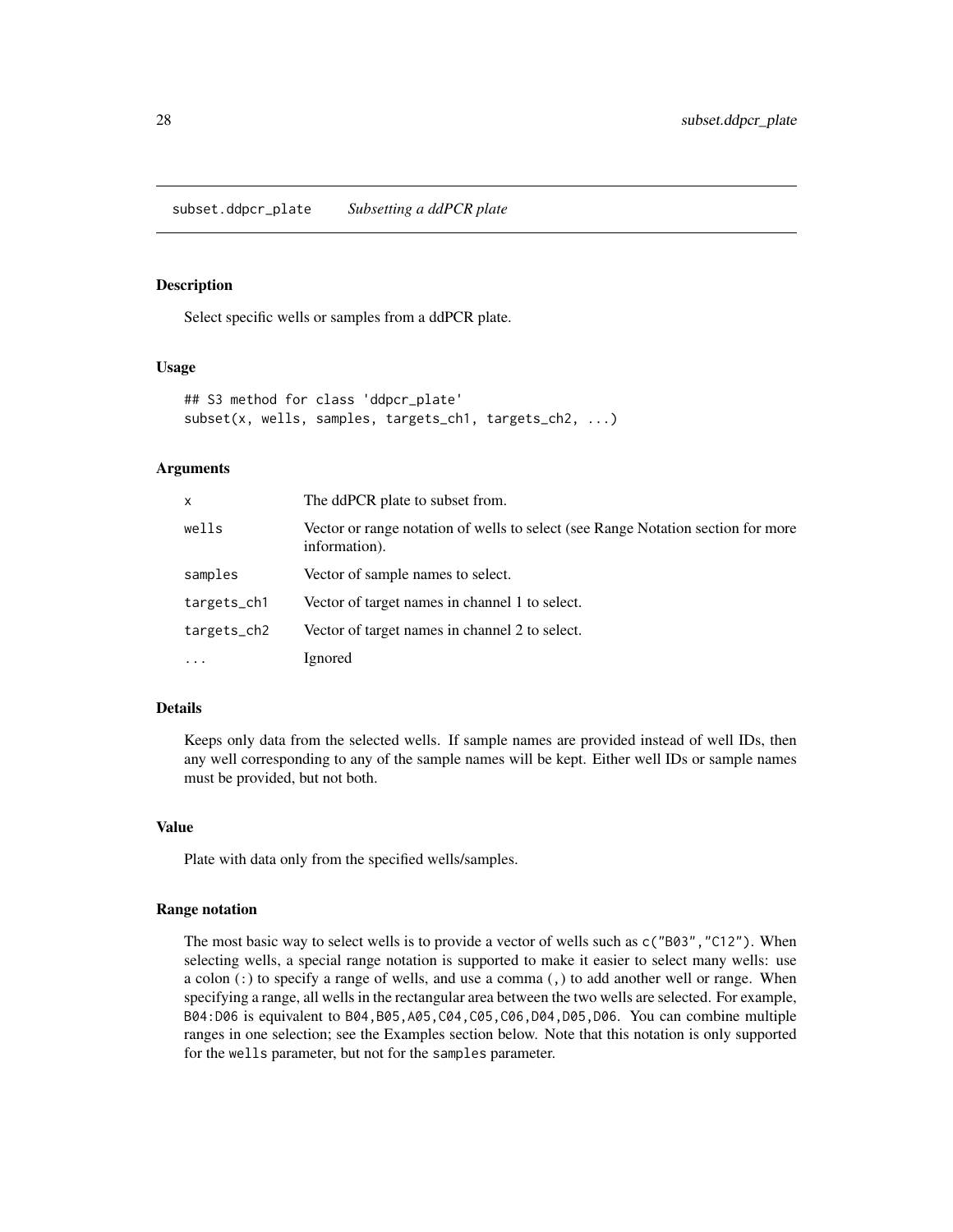#### <span id="page-28-0"></span>thresholds 29

#### Examples

```
plate <- new_plate(sample_data_dir())
plate %>% wells_used
plate %>% subset("C01") %>% wells_used
plate %>% subset(c("C01", "F05")) %>% wells_used
plate %>% subset("C01, F05") %>% wells_used
plate %>% subset("C01:F05") %>% wells_used
plate %>% subset("C01:F05, A01") %>% wells_used
plate %>% subset("A01:C03") %>% wells_used
plate %>% subset("A01:C05") %>% wells_used
plate %>% subset("A01, A05:F05") %>% wells_used
plate %>% subset("A01, A05:C05, F05") %>% wells_used
plate %>% subset("A01:A05, C01:C05, F05") %>% wells_used
plate %>% subset(samples = "Dean") %>% wells_used
plate %>% subset(samples = c("Dean", "Mike")) %>% wells_used
```
<span id="page-28-1"></span>thresholds *Get/set the thresholds*

#### Description

For ddPCR plates of type custom\_thresholds, get or set the thresholds that divide the four droplet quadrants.

### Usage

```
thresholds(plate)
```
thresholds(plate) <- value

set\_thresholds(plate, value)

#### Arguments

| plate | A ddPCR plate.                                   |
|-------|--------------------------------------------------|
| value | The new thresholds as a 2-element numeric vector |

#### Value

The current thresholds

#### See Also

```
custom_thresholds
x_threshold
y_threshold
```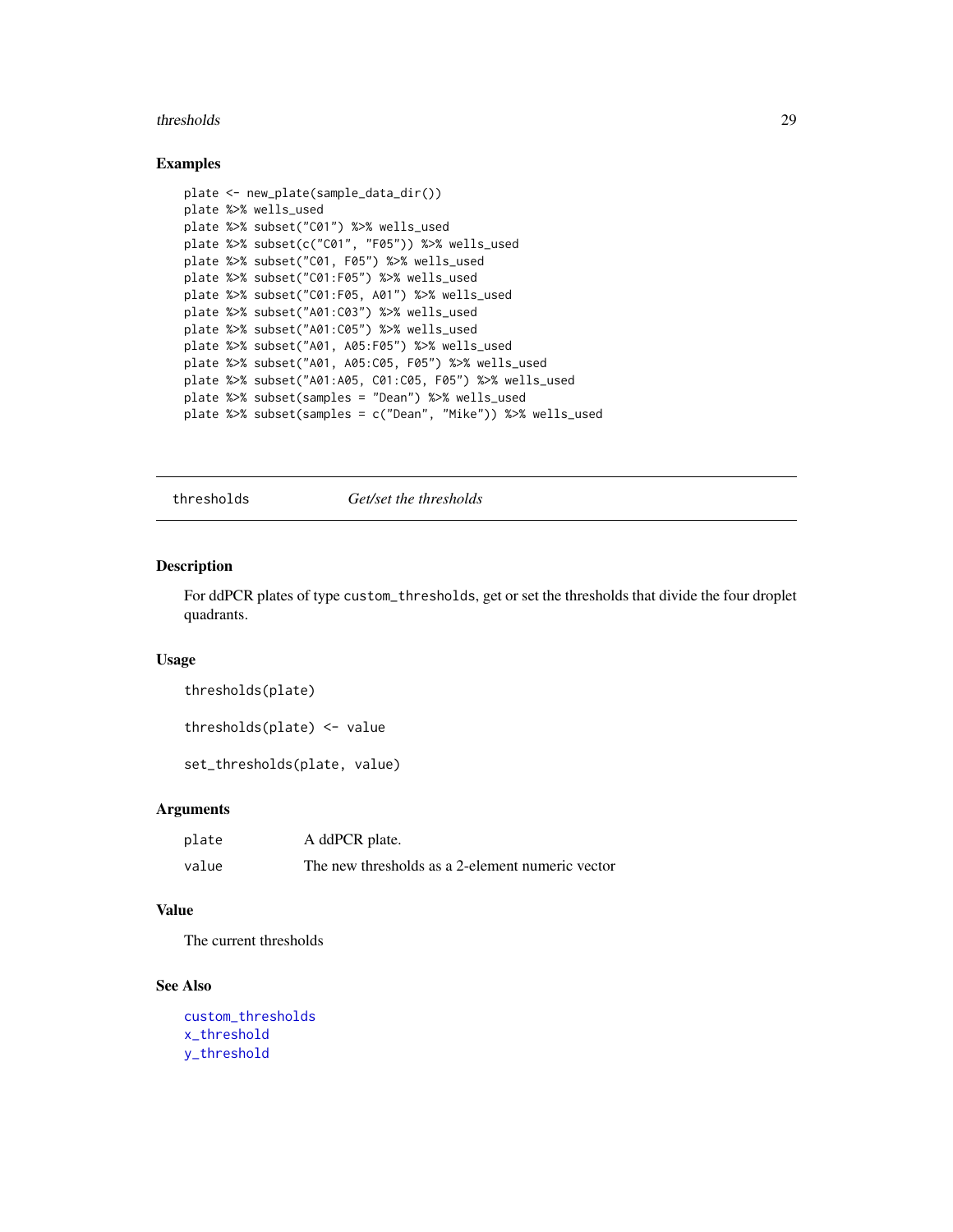#### Examples

```
## Not run:
plate <- new_plate(sample_data_dir(), type = plate_types$custom_thresholds)
thresholds(plate)
thresholds(plate) <- c(5500, 8000)
set_thresholds(plate, c(5500, 8000))
## End(Not run)
```
<span id="page-29-1"></span>

type *Plate type*

### Description

Get the type of a ddPCR plate. [See the README](https://github.com/daattali/ddpcr#advanced-topic-3-creating-new-plate-types) for more information on plate types.

### Usage

type(plate, all = FALSE)

### Arguments

| plate | A ddPCR plate                                                                                                |
|-------|--------------------------------------------------------------------------------------------------------------|
| all   | If FALSE, show only the most specific plate type; otherwise, show all inherited<br>(implicit) types as well. |

#### Value

A character vector with the plate type(s).

### See Also

[plate\\_types](#page-15-1)

### Examples

```
## Not run:
plate <- new_plate(sample_data_dir(), type = plate_types$fam_positive_pnpp)
type(plate)
type(plate, TRUE)
```
## End(Not run)

<span id="page-29-0"></span>30 type that the state of the state of the state of the state of the state of the state of the state of the state of the state of the state of the state of the state of the state of the state of the state of the state of t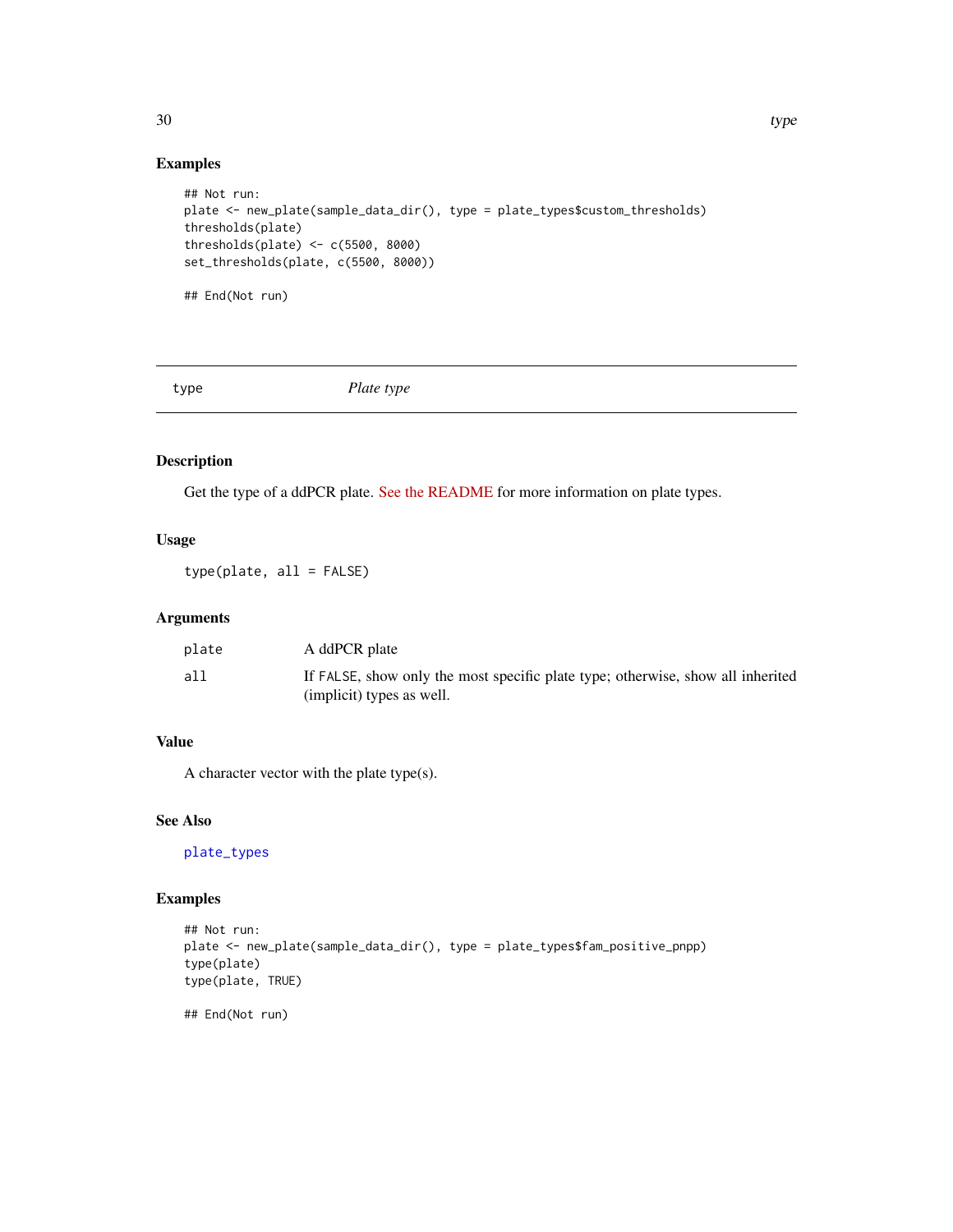<span id="page-30-2"></span><span id="page-30-0"></span>wells\_mutant *Get mutant wells*

#### Description

After a ddPCR plate of type wildtype\_mutant\_pnpp has been analyzed, get the wells that were deemed as mutant.

#### Usage

```
wells_mutant(plate)
```
#### Arguments

plate A ddPCR plate.

### Value

Character vector with well IDs of mutant wells

### See Also

[wildtype\\_mutant\\_pnpp](#page-35-1) [wells\\_wildtype](#page-33-1)

#### Examples

```
## Not run:
plate <- new_plate(sample_data_dir(), type = plate_types$fam_positive_pnpp) %>% analyze
wells_mutant(plate)
```
## End(Not run)

<span id="page-30-1"></span>wells\_negative *Get negative wells*

### Description

After a ddPCR plate of type pnpp\_experiment has been analyzed, get the wells that were not deemed as having mostly positive droplets.

#### Usage

wells\_negative(plate)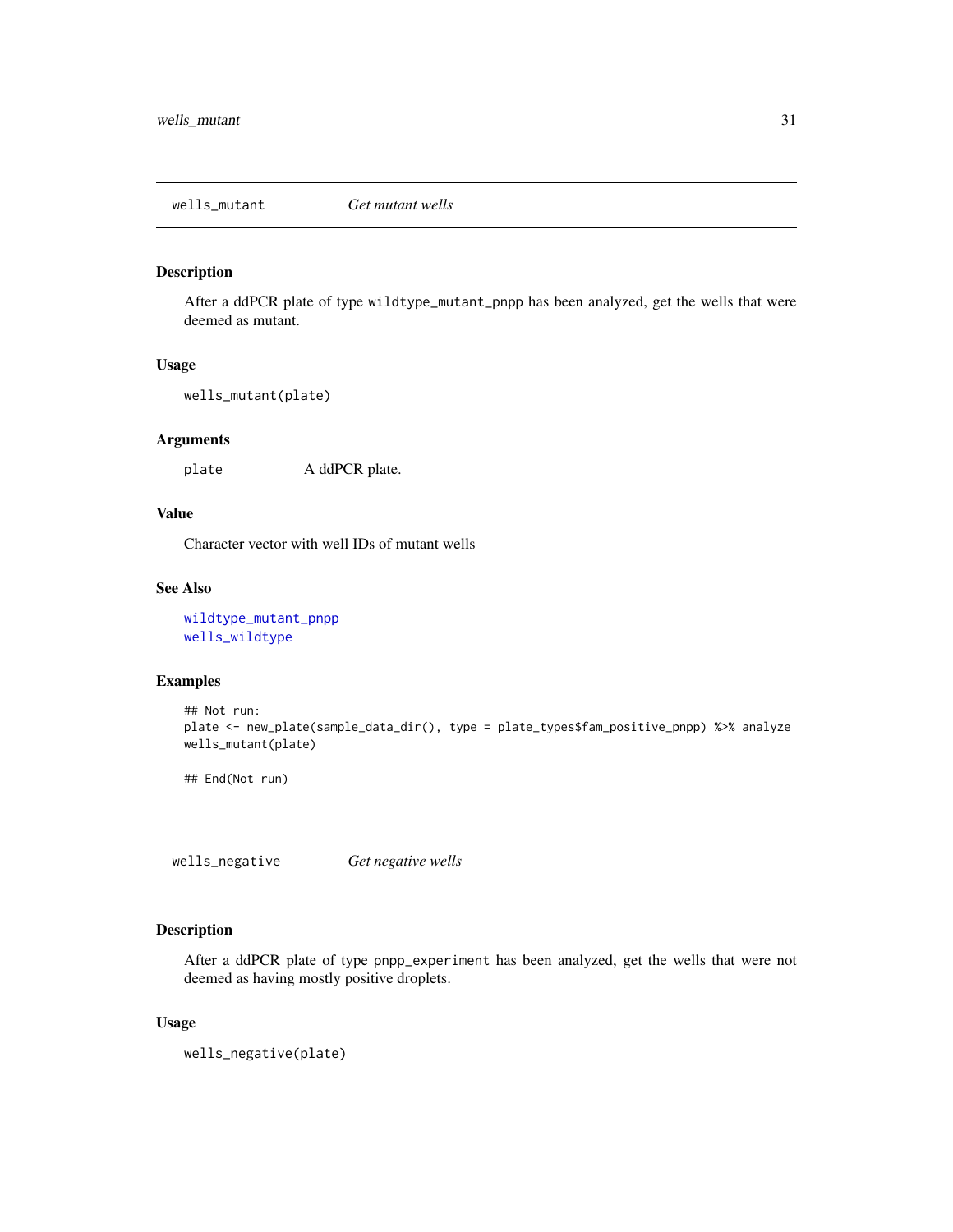### Arguments

plate A ddPCR plate.

### Value

Character vector with well IDs of negative wells

### See Also

[pnpp\\_experiment](#page-22-1) [wells\\_positive](#page-31-1)

#### Examples

```
## Not run:
plate <- new_plate(sample_data_dir(), type = plate_types$pnpp_experiment) %>% analyze
wells_negative(plate)
```
## End(Not run)

<span id="page-31-1"></span>wells\_positive *Get positive wells*

### Description

After a ddPCR plate of type pnpp\_experiment has been analyzed, get the wells that were deemed as having mostly positive droplets.

#### Usage

```
wells_positive(plate)
```
#### Arguments

plate A ddPCR plate.

### Value

Character vector with well IDs of positive wells

### See Also

```
pnpp_experiment
wells_negative
```
<span id="page-31-0"></span>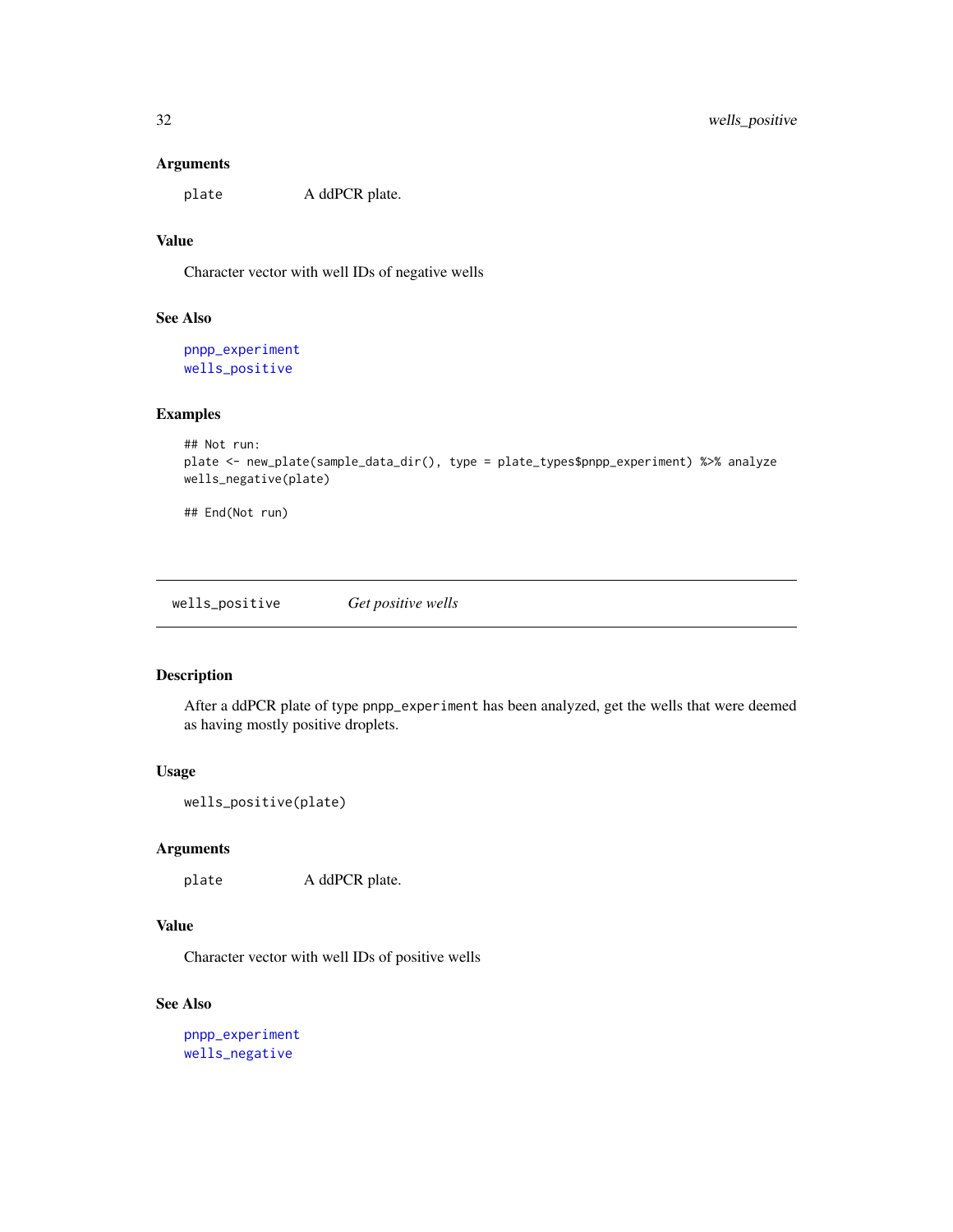### <span id="page-32-0"></span>wells\_success 33

### Examples

```
## Not run:
plate <- new_plate(sample_data_dir(), type = plate_types$pnpp_experiment) %>% analyze
wells_positive(plate)
```
## End(Not run)

wells\_success *Get successful/failed wells*

### Description

Get a list of wells that had successful or failed ddPCR runs. One of the analysis steps for ddPCR plates includes identifying failed wells, which are wells where the ddPCR run was not successful and did not produce useful droplet data.

### Usage

```
wells_success(plate)
```
wells\_failed(plate)

#### Arguments

plate A ddPCR plate

### Value

List of wells that had a successful/failed ddPCR run.

#### See Also

[remove\\_failures](#page-0-0)

### Examples

```
## Not run:
dir <- sample_data_dir()
plate <- new_plate(dir) %>% analyze
plate %>% wells_success
plate %>% wells_failed
```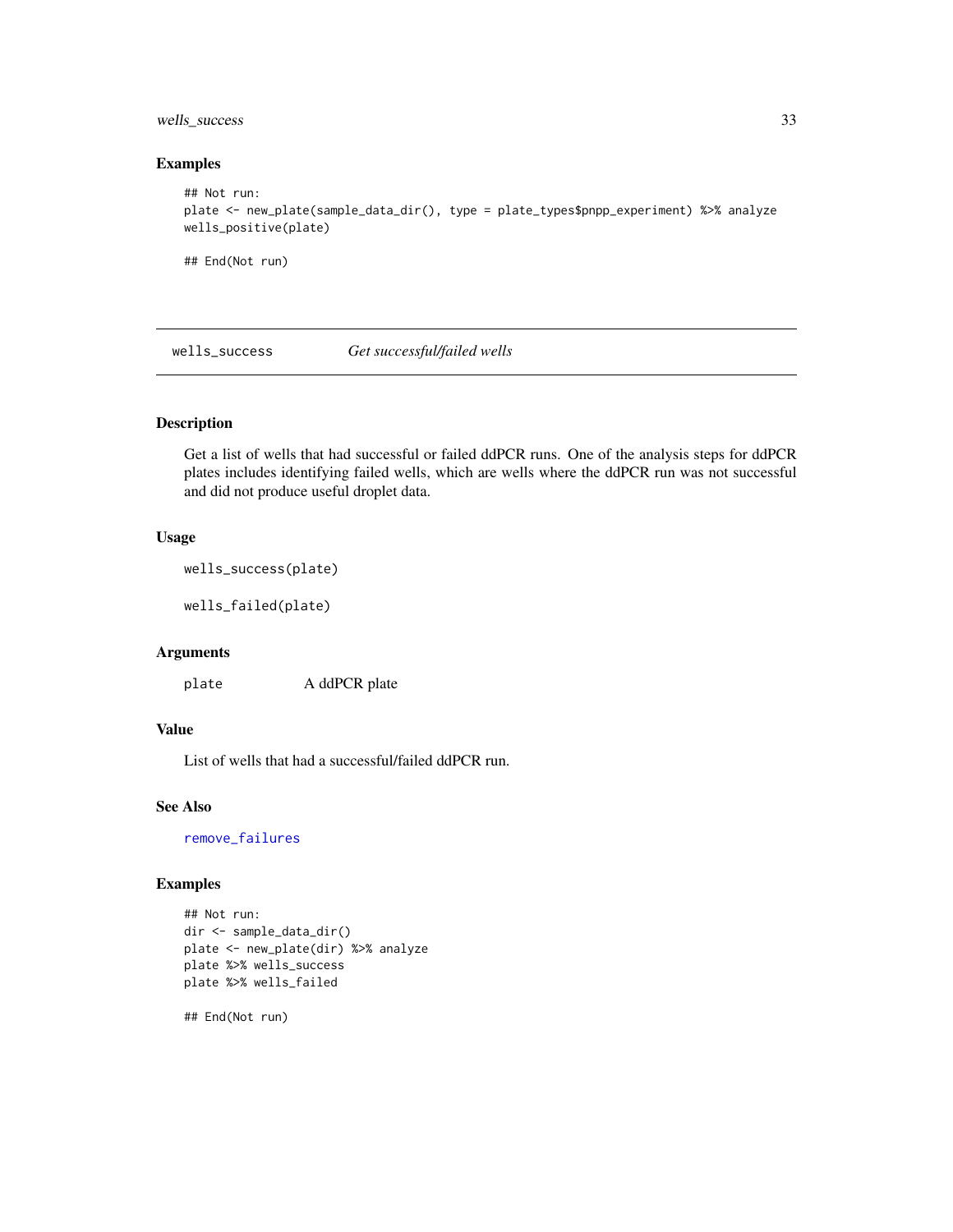<span id="page-33-0"></span>

Get a list of the wells that have any data in a ddPCR plate.

#### Usage

```
wells_used(plate)
```
#### Arguments

plate A ddPCR plate

### Value

List of wells that have any data in the given plate.

### See Also

[subset.ddpcr\\_plate](#page-27-1)

### Examples

```
## Not run:
plate <- new_plate(sample_data_dir(), type = plate_types$custom_thresholds)
wells_used(plate)
plate <- subset(plate, "A01:C05")
wells_used(plate)
```
## End(Not run)

<span id="page-33-1"></span>wells\_wildtype *Get wildtype wells*

### Description

After a ddPCR plate of type wildtype\_mutant\_pnpp has been analyzed, get the wells that were deemed as wildtype.

#### Usage

wells\_wildtype(plate)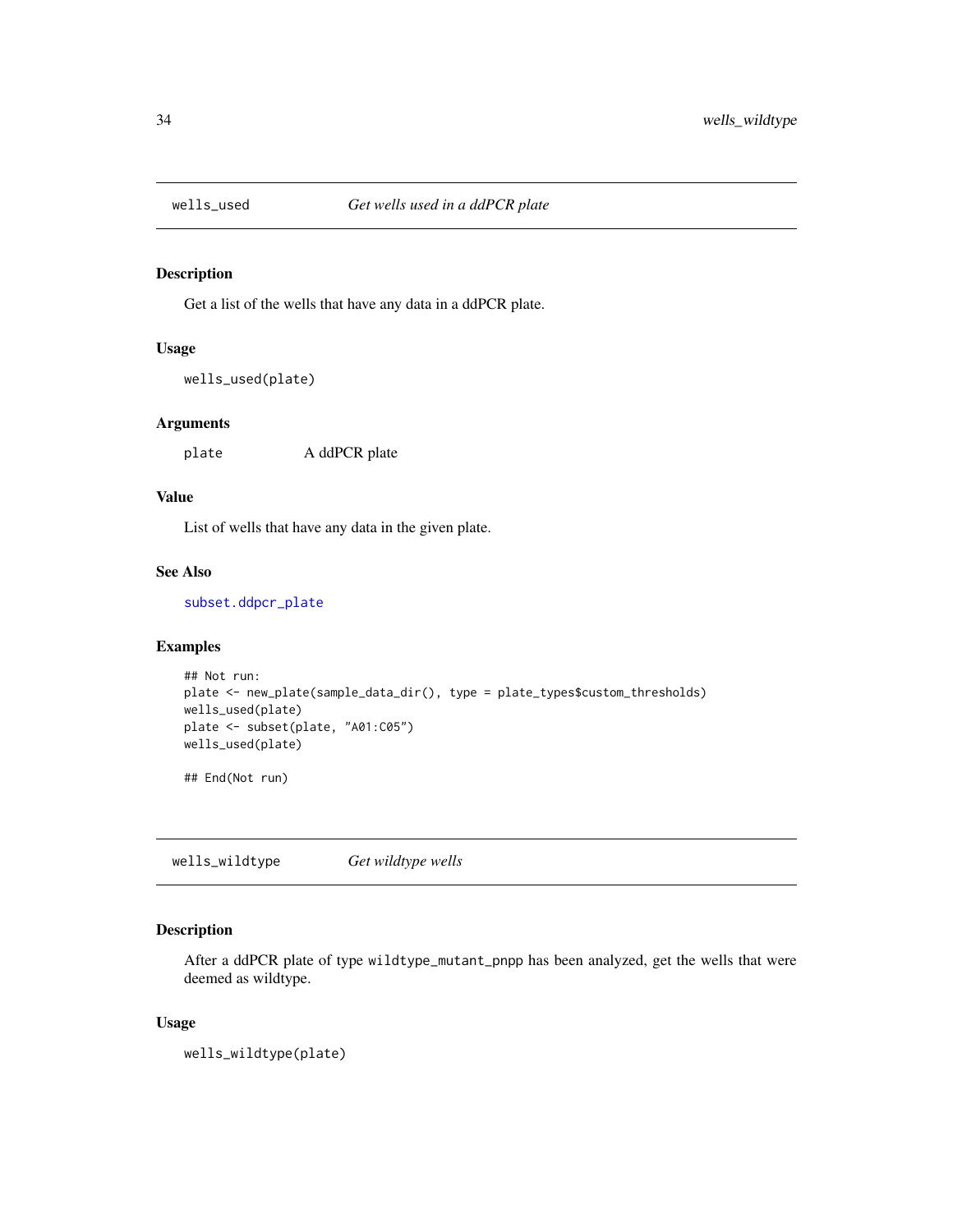#### <span id="page-34-0"></span>well\_info 35

### Arguments

plate A ddPCR plate.

### Value

Character vector with well IDs of wildtype wells

### See Also

[wildtype\\_mutant\\_pnpp](#page-35-1) [wells\\_mutant](#page-30-2)

### Examples

```
## Not run:
plate <- new_plate(sample_data_dir(), type = plate_types$fam_positive_pnpp) %>% analyze
wells_wildtype(plate)
```
## End(Not run)

well\_info *Get metadata info of a well*

#### Description

Each ddPCR plate has associated metadata that stores infromation for every well. Use this function to retrieve any metadata information for a single well or for a list of wells.

### Usage

```
well_info(plate, well_ids, var)
```
### Arguments

| plate    | A ddPCR plate                                                                                                     |
|----------|-------------------------------------------------------------------------------------------------------------------|
| well ids | A character vecotr of well IDs denoting the wells to get information for                                          |
| var      | The metadata variable to get (to see a list of all possible metadata variables, use<br>$names(plate_meta(plate))$ |

### Value

A character vector with the wanted metadata variable value for each well.

### See Also

[plate\\_meta](#page-14-1)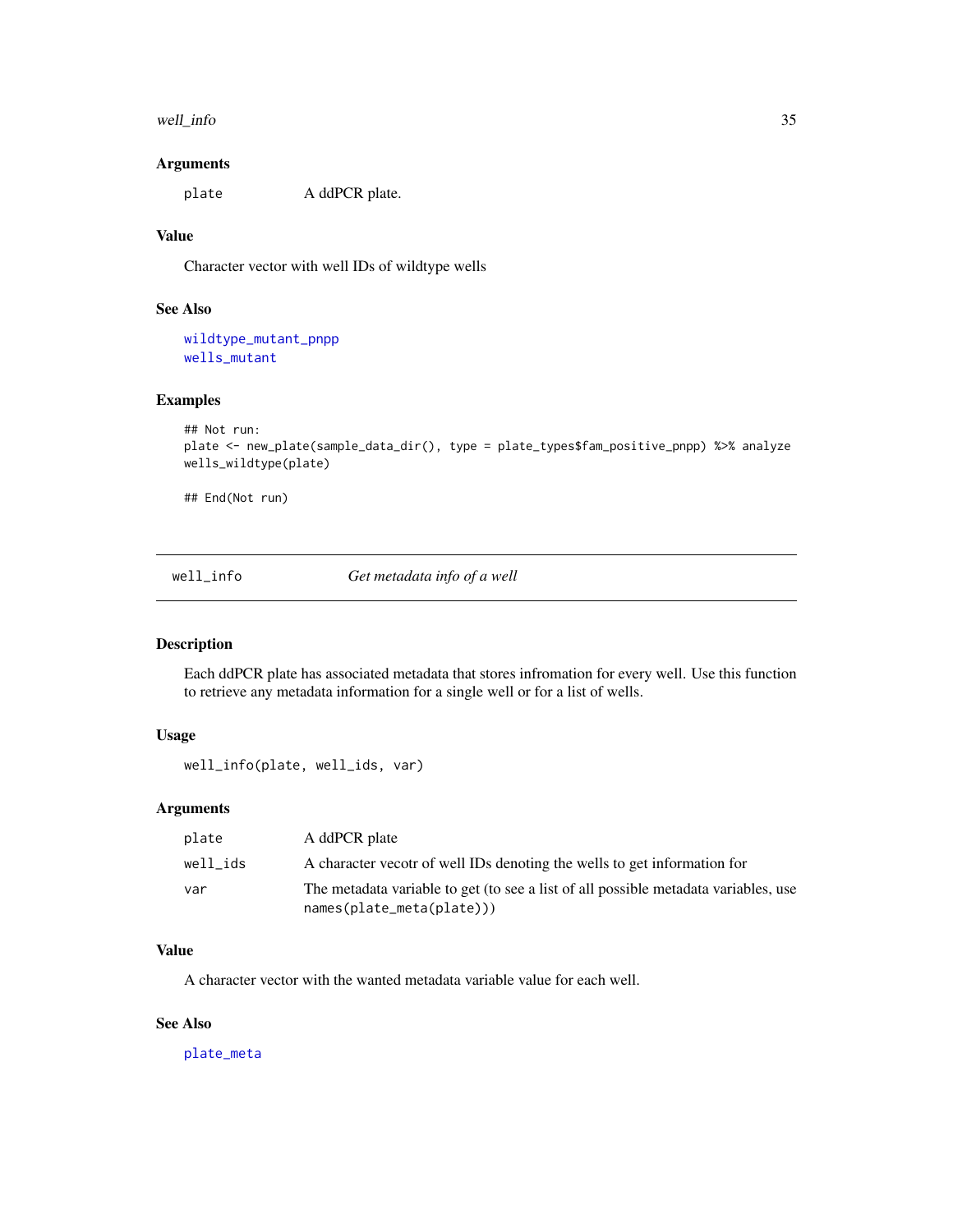### Examples

```
## Not run:
plate <- new_plate(sample_data_dir(), type = plate_types$custom_thresholds)
well_info(plate, "A01", "drops")
## End(Not run)
```
<span id="page-35-1"></span>wildtype\_mutant\_pnpp *Plate type: wildtype/mutant PNPP*

### **Description**

A plate of type wildtype\_mutant\_pnpp is a subtype of [pnpp\\_experiment](#page-22-1) that assumes the doublepositive cluster denotes wildtype and the other non-empty cluster denotes mutant droplets. There are two plate types that are subtypes of wildtype\_mutant\_pnpp: [fam\\_positive\\_pnpp](#page-6-1) and [hex\\_positive\\_pnpp](#page-7-1). It is not recommended to use this type directly; instead you should use one of the subtypes.

### Details

Plates with this type have the following analysis steps: INITIALIZE, REMOVE\_FAILURES, REMOVE\_OUTLIERS, REMOVE\_EMPTY, CLASSIFY, RECLASSIFY.

Plates with this type have the following droplet clusters: UNDEFINED, FAILED, OUTLIER, EMPTY (double-negative), RAIN (not empty but not wildtype nor negative), POSITIVE (wildtype), NEGATIVE (mutant).

[See the README](https://github.com/daattali/ddpcr#advanced-topic-3-creating-new-plate-types) for more information on plate types.

### See Also

```
plate_types
fam_positive_pnpp
hex_positive_pnpp
pnpp_experiment
analyze
remove_failures
remove_outliers
remove_empty
classify_droplets
reclassify_droplets
```
### Examples

```
## Not run:
plate <- new_plate(sample_data_dir(), type = plate_types$wildtype_mutant_pnpp)
type(plate)
```
<span id="page-35-0"></span>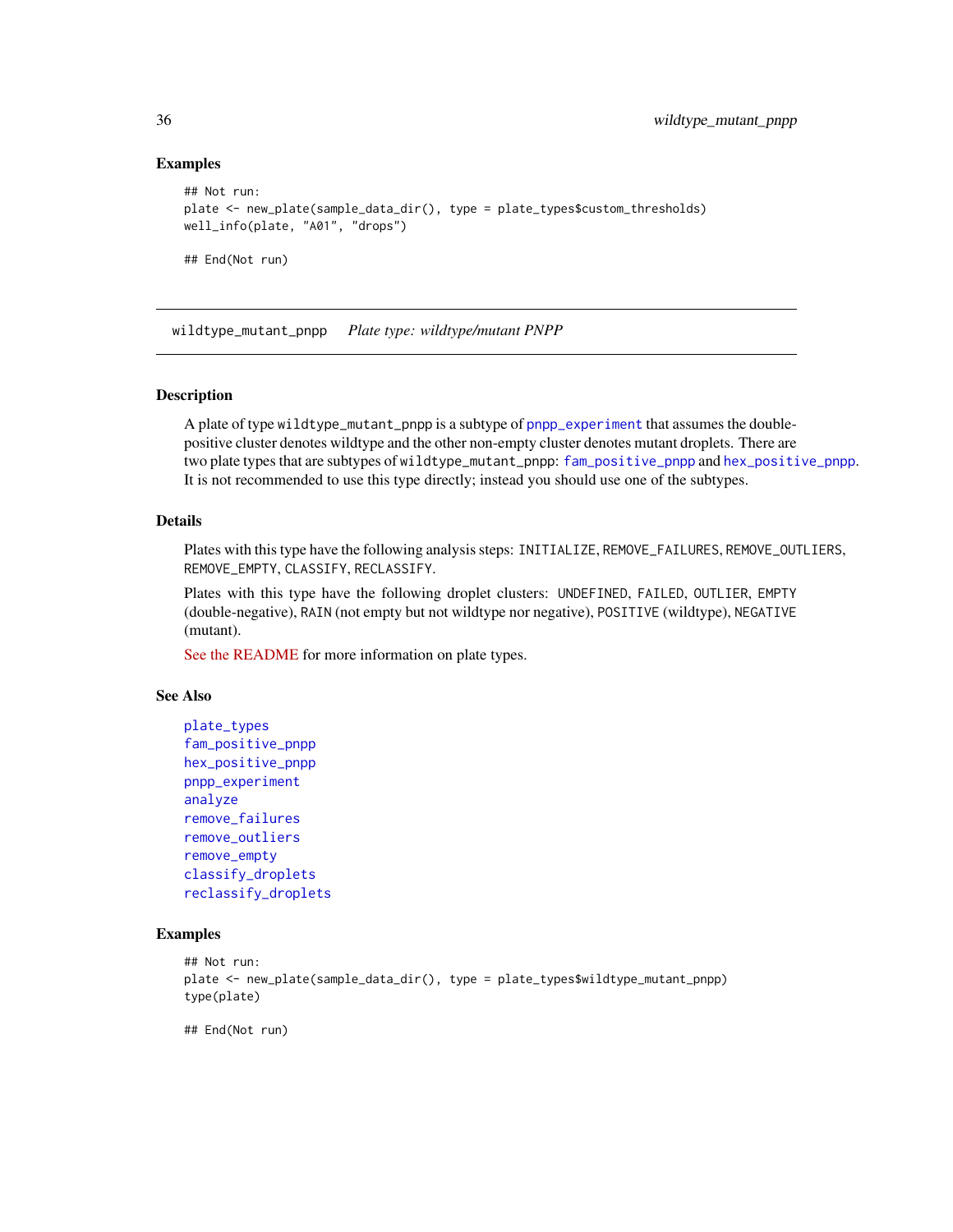<span id="page-36-1"></span><span id="page-36-0"></span>

For ddPCR plates of type custom\_thresholds, get or set the threshold along the X axis that divides the droplet quadrants.

### Usage

x\_threshold(plate) x\_threshold(plate) <- value

### Arguments

| plate | A ddPCR plate.      |
|-------|---------------------|
| value | The new X threshold |

### Value

The current X threshold

### See Also

```
custom_thresholds
y_threshold
thresholds
```

```
## Not run:
plate <- new_plate(sample_data_dir(), type = plate_types$custom_thresholds)
x_threshold(plate)
x_threshold(plate) <- 5500
plot(plate)
## End(Not run)
```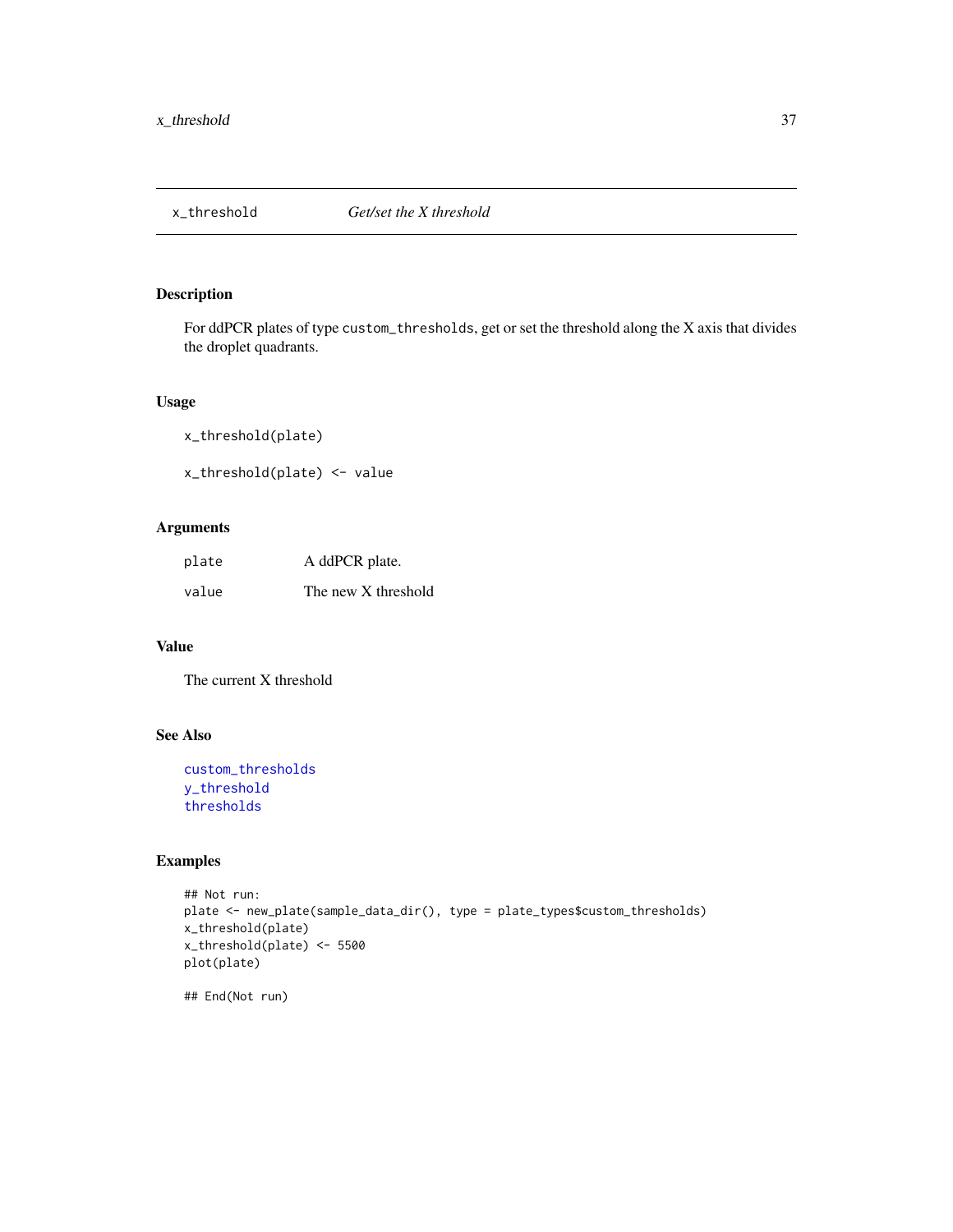<span id="page-37-2"></span><span id="page-37-1"></span><span id="page-37-0"></span>By default, the dye visualized along the X axis is HEX and the dye visualized along the Y axis is FAM. You can use these functions to get or set these values if your plate uses different dyes.

#### Usage

x\_var(plate) y\_var(plate) x\_var(plate) <- value y\_var(plate) <- value

#### Arguments

| plate | A ddPCR plate |
|-------|---------------|
| value | New dye name  |

#### Details

The X/Y variables are simply parameters in the plate, which can also be accessed or changed using [params](#page-12-1). You should use these functions to change the X/Y variable rather than changing the parameters directly.

#### Value

Dye name

#### See Also

[params](#page-12-1)

#### Examples

```
## Not run:
plate <- new_plate(sample_data_dir())
x_var(plate)
x_var(plate) <- "VIC"
x_var(plate)
```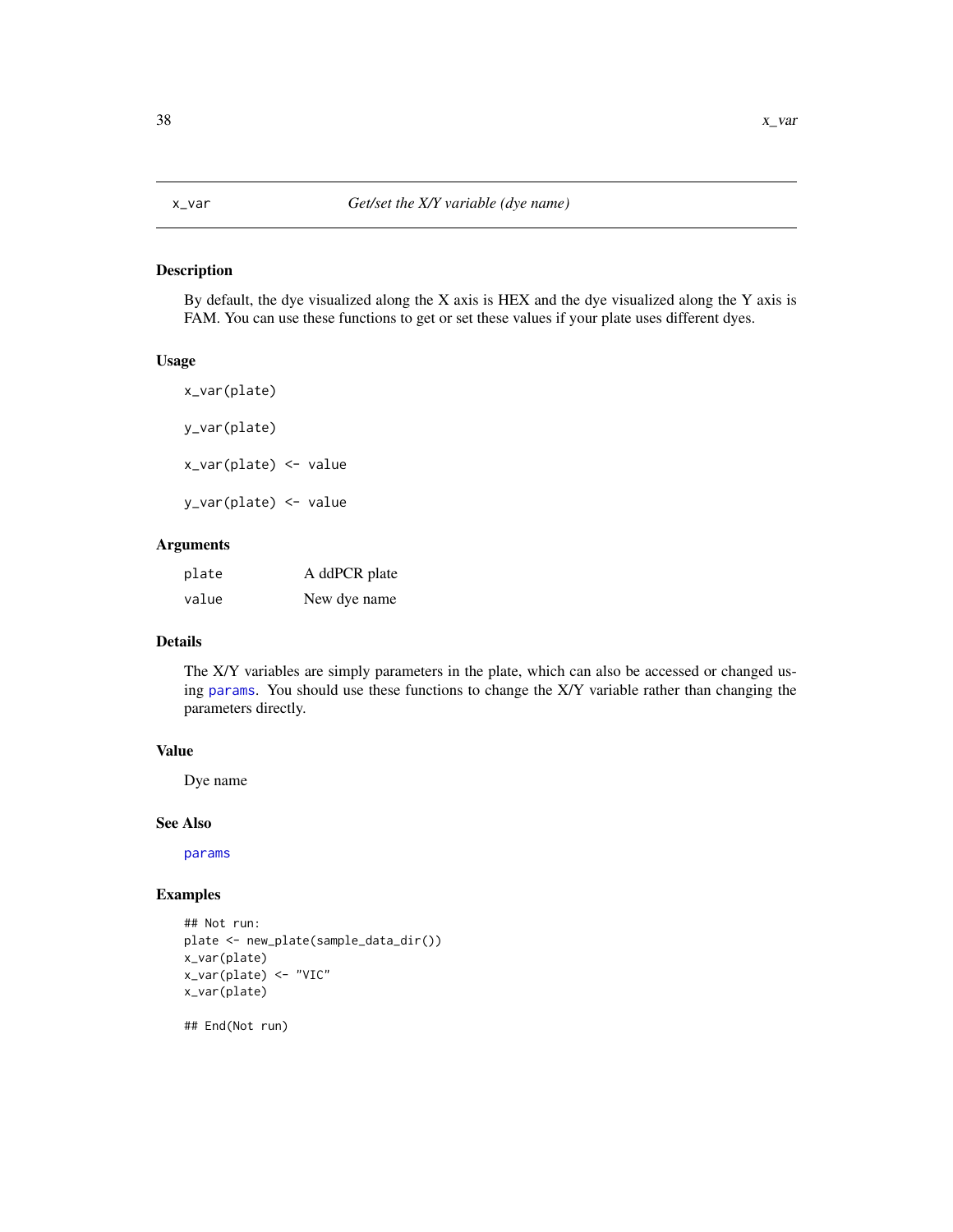<span id="page-38-1"></span><span id="page-38-0"></span>

For ddPCR plates of type custom\_thresholds, get or set the threshold along the Y axis that divides the droplet quadrants.

### Usage

y\_threshold(plate)

y\_threshold(plate) <- value

### Arguments

| plate | A ddPCR plate.      |
|-------|---------------------|
| value | The new Y threshold |

### Value

The current Y threshold

### See Also

[custom\\_thresholds](#page-4-1) [x\\_threshold](#page-36-1) [thresholds](#page-28-1)

### Examples

```
## Not run:
plate <- new_plate(sample_data_dir(), type = plate_types$custom_thresholds)
y_threshold(plate)
y_threshold(plate) <- 8000
plot(plate)
```